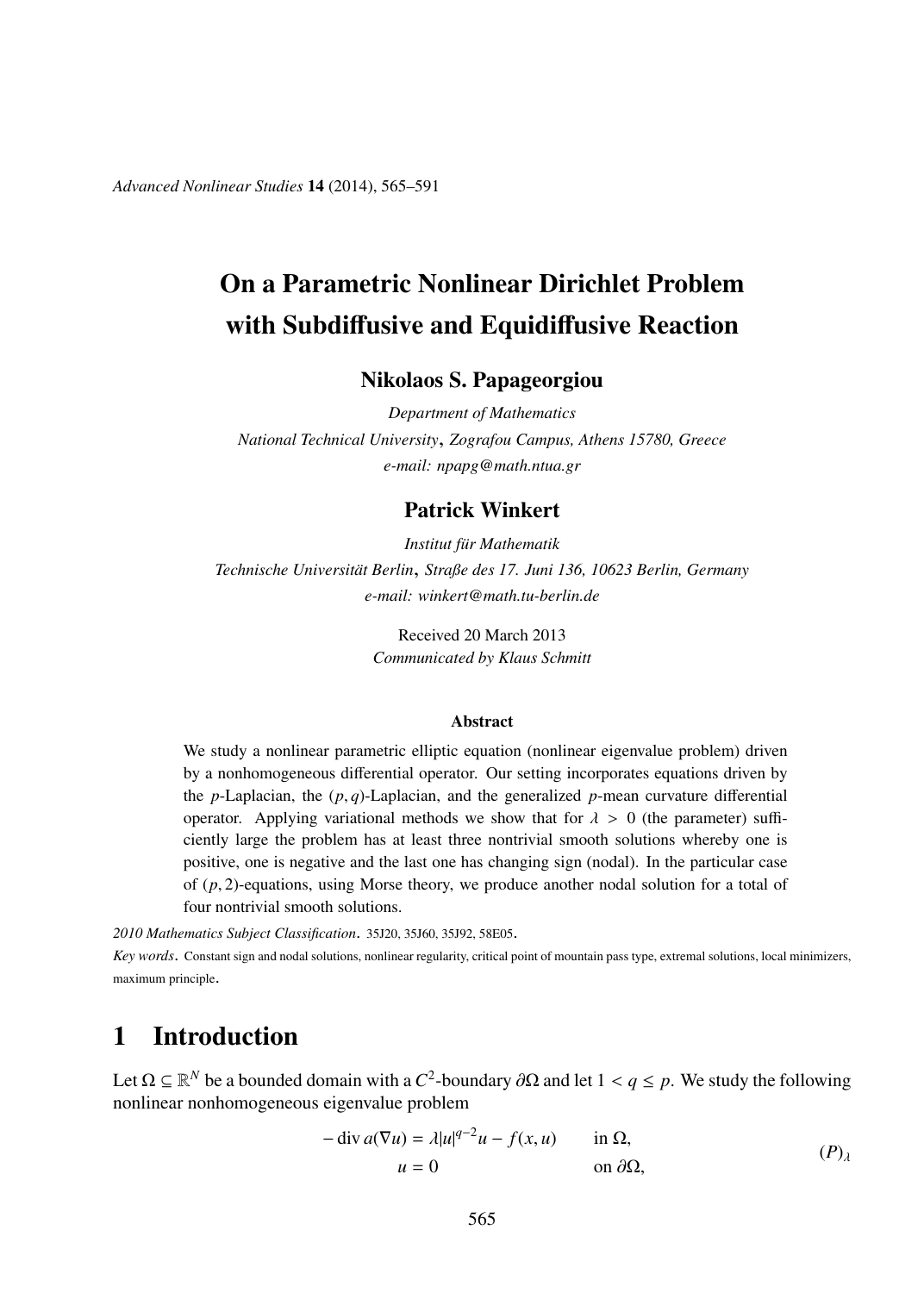where the mapping  $a : \mathbb{R}^N \to \mathbb{R}^N$  is supposed to be continuous and strictly monotone with  $(p-1)$ growth. The precise regularity conditions are presented in hypotheses H(a) (see Section 2). These conditions incorporate in our framework of analysis some important differential operators, such as the *p*-Laplace differential operator  $(1 < p < \infty)$ , the  $(p, q)$ -differential operator  $(1 < q < p)$ , and the generalized *p*-mean curvature differential operator  $(1 < p < \infty)$ . Furthermore,  $\lambda > 0$  is a parameter to be specified later and the perturbation  $f : \Omega \times \mathbb{R} \to \mathbb{R}$  is a Carathéodory function (i.e.,  $x \mapsto f(x, s)$ ) is measurable for all  $s \in \mathbb{R}$  and  $s \mapsto f(x, s)$  is continuous for a.a.  $x \in \Omega$ ) whereby it is assumed that  $f(x, \cdot)$  exhibits a  $(p - 1)$ -superlinear growth near  $\pm \infty$  for a.a.  $x \in \Omega$ . We note that in case  $f(x, s) = f(s) = |s|^{r-2} s, q \le p < r < \infty$ , and  $-\text{div } a(\nabla(\cdot)) = -\Delta_p$  (the negative *p*-Laplacian), problem  $(P)$ <sub>λ</sub> becomes the so-called *p*-logistic equation which is important in mathematical biology and describes the dynamics of biological populations whose mobility is density-dependent. If  $q < p$ , then we have the subdiffusive case while the equidiffusive case occurs for  $q = p$ . Since the solution of these applications describes population density, positive solutions are of concern (see Gurtin-MacCamy [24]). Our aim is to prove a multiplicity theorem for problem  $(P)$ <sub>λ</sub> describing the number of solutions as the parameter  $\lambda > 0$  varies. Moreover, we provide sign information for all the solutions produced.

Problem  $(P)$ <sub>λ</sub> was first studied by Ambrosetti-Lupo [2], Ambrosetti-Mancini [3], and Struwe [32], [33, p. 147]. In all these works the differential operator involved is the Laplacian (i.e.  $a(\xi) = \xi$ for all  $\xi \in \mathbb{R}^N$  and the perturbation *f* is *x*-independent satisfying either  $f \in C^1(\mathbb{R})$  (see [2], [3], [32]) or *f* is Lipschitz continuous (see [33]). Therein, it is proved that if  $\lambda > \tilde{\lambda}_2$ , where  $\tilde{\lambda}_2$  denotes the second eigenvalue of  $(-\Delta, H_0^1(\Omega))$ , then the problem has at least three nontrivial solutions. However, they do not provide sign information for these solutions. An extension to the study of *p*-Laplacian equations  $(1 < p < \infty)$  was done by Averna-Motreanu-Marano [5], respectively, by Papageorgiou-Papageorgiou [29]. In the present paper we prove a similar three-solutions-theorem for problem  $(P)$ <sub>λ</sub> providing sign information for all solutions obtained. Moreover, in the particular case of  $(p, 2)$ equations (i.e.,  $a(\xi) = ||\xi||^{p-2}\xi + \xi$  for all  $\xi \in \mathbb{R}^N$  with  $2 < p < \infty$  is the sum of a *p*-Laplacian and a Laplacian), we obtain the existence of four nontrivial solutions with complete sign information. In fact, as the results of Dancer [16] suggest (see also Struwe [33, p. 147]), one cannot expect more than four nontrivial solutions without any symmetry condition on the perturbation, even for  $\lambda > 0$ large.

Our approach is variational based on the critical point theory coupled with the usage of suitable perturbation and truncation techniques and with comparison principles. In the last section we also employ Morse theory (critical groups) dealing with the special case of the  $(p, 2)$ -equation. The main mathematical tools which will be used in this paper are recalled in the next section for the convenience of the reader.

#### 2 Mathematical background and hypotheses

We start with some basic definitions and facts about critical point theory which we will need in the sequel. Let *X* be a Banach space and  $X^*$  its topological dual while  $\langle \cdot, \cdot \rangle$  is taken for the duality brackets to the pair  $(X^*, X)$ . We have the following definition.

**Definition 2.1** *The functional*  $\varphi \in C^1(X)$  *fulfills the Palais-Smale condition at the level*  $c \in \mathbb{R}$  *(the PS<sub>c</sub>*-condition for short) if every sequence  $(u_n)_{n\geq 1} \subseteq X$  satisfying  $\varphi(u_n) \to c$  and  $\varphi'(u_n) \to 0$  in  $X^*$ , *admits a strongly convergent subsequence. We say that* ϕ *satisfies the Palais-Smale condition (the PS-condition for short) if it satisfies the*  $PS_c$ *-condition for every*  $c \in \mathbb{R}$ *.* 

Using this compactness-type condition, we can prove the following minimax theorem known in the literature as the Mountain Pass Theorem.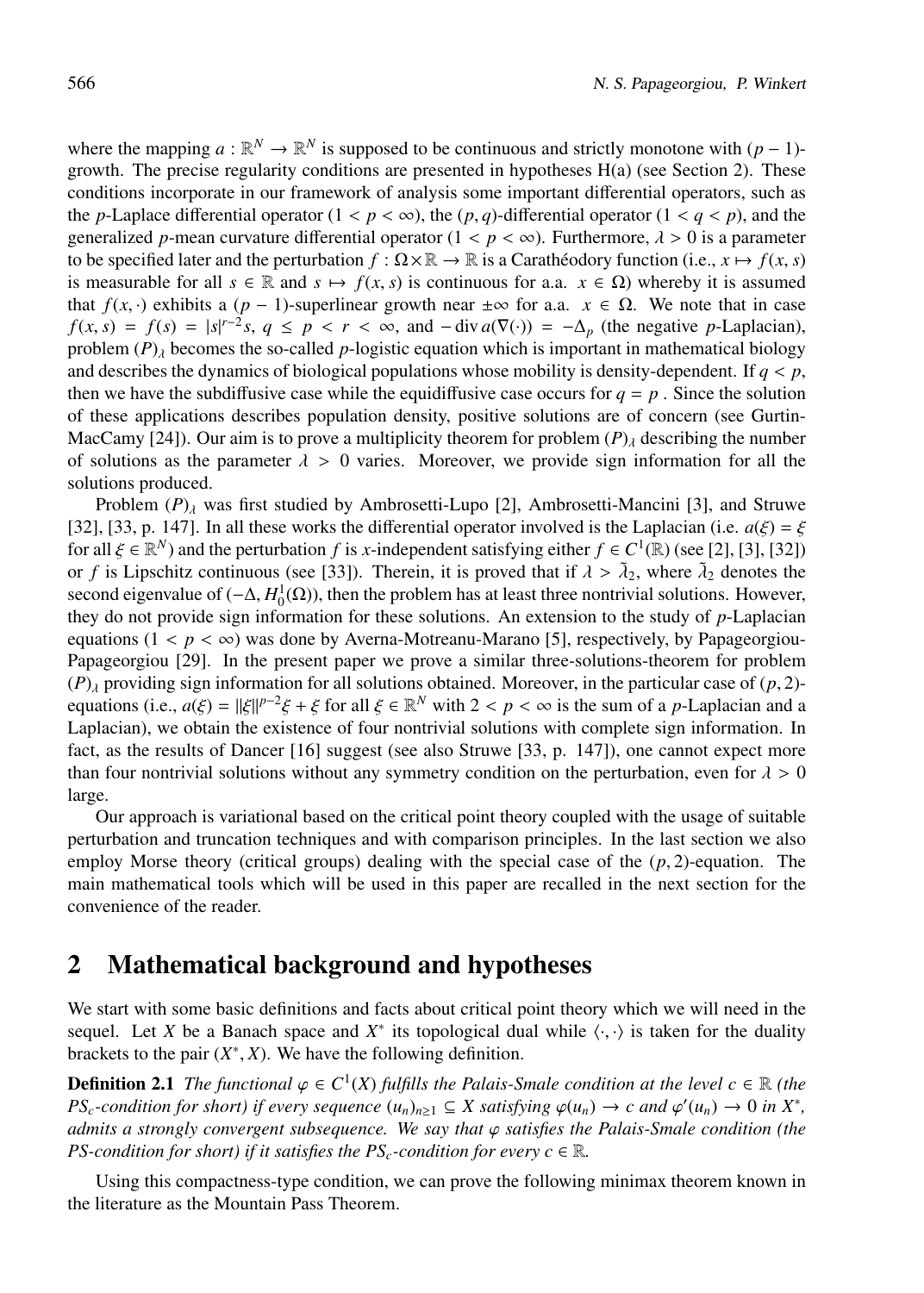**Theorem 2.2** *If*  $\varphi \in C^1(X), u_1, u_2 \in X, ||u_2 - u_1|| > \rho > 0$ ,

 $\max{\{\varphi(u_1), \varphi(u_2)\}} < \inf{\{\varphi(u) : ||u - u_1|| = \rho\}} =: \eta_o$ 

*and*  $\varphi$  *satisfies the PS<sub>c</sub>-condition where* 

$$
c = \inf_{\gamma \in \Gamma} \max_{0 \le t \le 1} \varphi(\gamma(t))
$$

*with*  $\Gamma = \{ \gamma \in C([0, 1], X) : \gamma(0) = u_1, \gamma(1) = u_2 \}$ , then  $c \geq \eta_\rho$  and c is a critical value of  $\varphi$ .

Given  $\varphi \in C^1(X)$  and  $c \in \mathbb{R}$ , we introduce the following sets

| $\varphi^c = \{u \in X : \varphi(u) \leq c\}$              | (the sublevel set of $\varphi$ at c),           |
|------------------------------------------------------------|-------------------------------------------------|
| $K_{\varphi} = \{u \in X : \varphi'(u) = 0\}$              | (the critical set of $\varphi$ ),               |
| $K_{\varphi}^{c} = \{u \in K_{\varphi} : \varphi(u) = c\}$ | (the critical set of $\varphi$ at the level c). |

Another result from critical point theory, which will be needed, is the so-called Second Deformation Lemma (see, for example, Gasiński-Papageorgiou [23, p. 628]).

**Lemma 2.3** *If*  $\varphi \in C^1(X)$ ,  $a \in \mathbb{R}$ ,  $a < b \leq +\infty$ ,  $\varphi$  satisfies the PS<sub>c</sub>-condition for every  $c \in [a, b)$ ,  $\varphi$ *has no critical values in* (*a*, *b*) *and*  $\varphi^{-1}(a)$  *contains at most a finite number of critical points of*  $\varphi$ *,* then there exists a continuous map  $h: [0,1] \times \left( \varphi^b \setminus \mathit{K}^b_\varphi \right) \rightarrow \varphi^b$  such that

(a) 
$$
h(0, u) = u
$$
 for all  $u \in \varphi^b \setminus K^b_{\varphi}$ ;

(b) 
$$
h\left(1, \varphi^b \setminus K_{\varphi}^b\right) \subseteq \varphi^a;
$$

(c) 
$$
h(t, u) = u
$$
 for all  $(t, u) \in [0, 1] \times \varphi^a$ ;

*(d)*  $\varphi(h(t, u)) \leq \varphi(h(s, u))$  *for all t*,  $s \in [0, 1]$ ,  $s \leq t$ , and all  $u \in \varphi^b \setminus K^b_{\varphi}$ .

**Remark 2.4** In particular, Lemma 2.3 implies that  $\varphi^a$  is a strong deformation retract at  $\varphi^b \setminus K^b_{\varphi}$ .

As usual, we denote by  $C_0^1(\overline{\Omega})$  the ordered Banach space

$$
C_0^1(\overline{\Omega}) = \left\{ u \in C^1(\overline{\Omega}) : u \right\vert_{\partial \Omega} = 0 \right\}
$$

with positive cone

$$
C_0^1(\overline{\Omega})_+ = \left\{ u \in C_0^1(\overline{\Omega}) : u(x) \ge 0 \,\,\forall x \in \overline{\Omega} \right\},\,
$$

which has a nonempty interior given by

$$
\mathrm{int}\left(C_0^1(\overline{\Omega})_+\right) = \left\{u \in C_0^1(\overline{\Omega}) : u(x) > 0 \,\,\forall x \in \Omega \text{ and } \frac{\partial u}{\partial n}(x) < 0 \,\,\forall x \in \partial\Omega\right\},\
$$

where  $n = n(x)$  is the outer unit normal at  $x \in \partial \Omega$ .

Let  $g, h \in L^{\infty}(\Omega)$ . We write  $g \prec h$  if for every compact set  $K \subseteq \Omega$  there exists  $\varepsilon > 0$  such that  $g(x) + \varepsilon \le h(x)$  for a.a.  $x \in K$ . Clearly, if  $g, h \in C(\Omega)$  and  $g(x) < h(x)$  for all  $x \in \Omega$ , then  $g \prec h$ .

In order to accommodate the extra linear term −Δ*u*, an easy modification of the proof of Lemma 3.7 in Filippakis-O'Regan-Papageorgiou [20] (see also Arcoya-Ruiz [4, Proposition 2.6]) leads to the following strong comparison principle.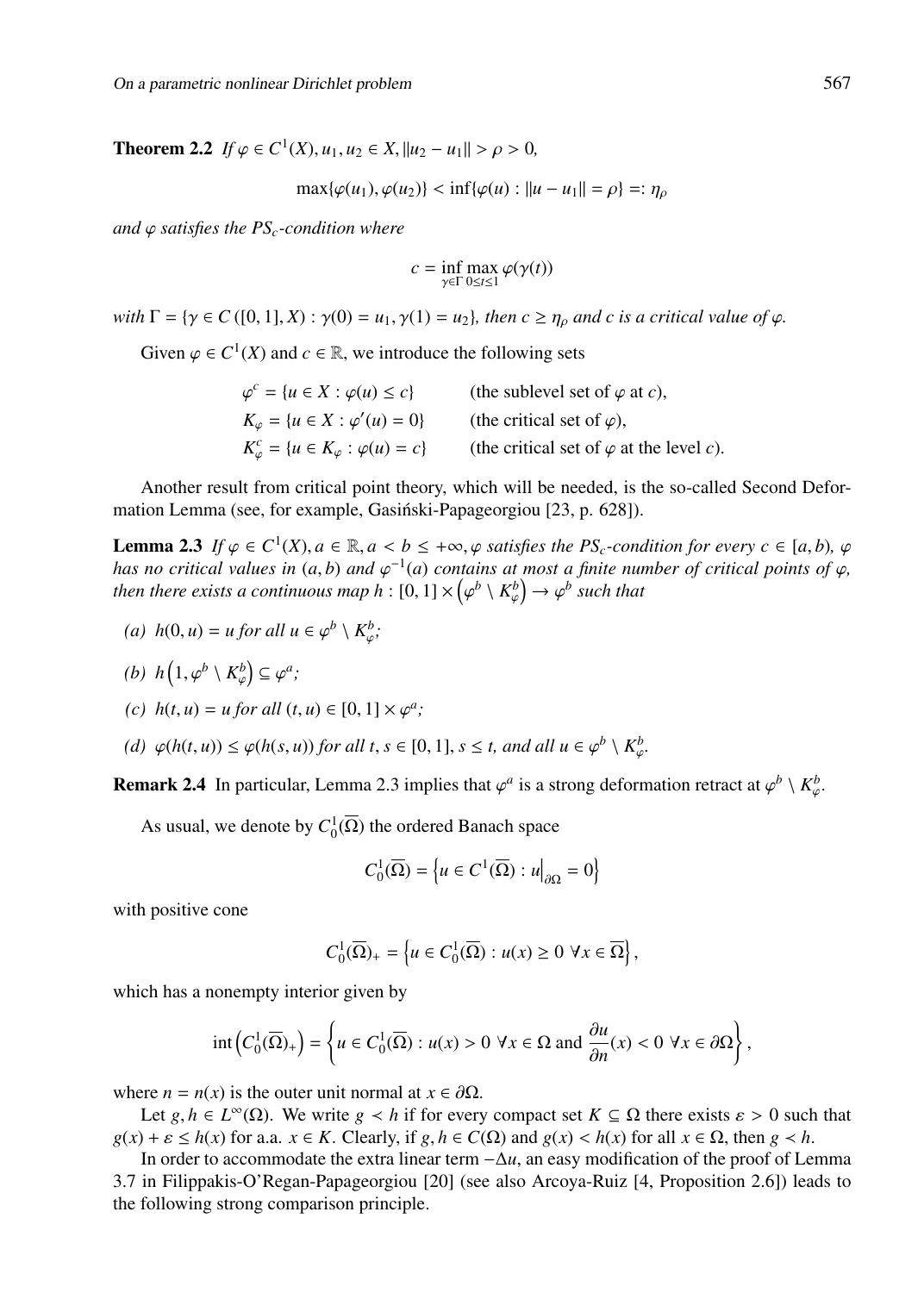**Proposition 2.5** *Let*  $\varepsilon \ge 0$ ,  $p \le r < \infty$ , and  $g, h \in L^{\infty}(\Omega)$ . If  $u, v \in C_0^1(\overline{\Omega})$  are solutions of

$$
-\Delta_p u - \Delta u + \varepsilon |u|^{r-2}u = g \quad \text{in } \Omega,
$$
  

$$
-\Delta_p v - \Delta v + \varepsilon |v|^{r-2}v = h \quad \text{in } \Omega,
$$

 $and v \in \text{int}\left(C_0^1(\overline{\Omega})_+\right), \, then \, v - u \in \text{int}\left(C_0^1(\overline{\Omega})_+\right).$ 

Now, we are ready to introduce the hypotheses on the map  $a(\cdot)$ . Let  $\vartheta \in C^1(0, +\infty)$  be a function satisfying

$$
0 < \hat{c} \le \frac{t\vartheta'(t)}{\vartheta(t)} \le c_0 \quad \text{ and } \quad c_1 t^{p-1} \le \vartheta(t) \le c_2 \left( 1 + t^{p-1} \right) \tag{2.1}
$$

for all  $t > 0$  and with some constants  $\hat{c}$ ,  $c_0$ ,  $c_1$ ,  $c_2 > 0$ .

Then the hypotheses on  $a(\cdot)$  are the following.

H(a):  $a(\xi) = a_0(||\xi||)\xi$  for all  $\xi \in \mathbb{R}^N$  with  $a_0(t) > 0$  for all  $t > 0$  and

\n- (i) 
$$
a_0 \in C^1(0, \infty), t \mapsto ta_0(t)
$$
 is strictly increasing,  $\lim_{t \to 0^+} ta_0(t) = 0$ , and  $\lim_{t \to 0^+} \frac{ta'_0(t)}{a_0(t)} > -1;$
\n- (ii)  $\|\nabla a(\xi)\| \le c_3 \frac{\vartheta(\|\xi\|)}{\|\xi\|}$  for all  $\xi \in \mathbb{R}^N \setminus \{0\}$  and some  $c_3 > 0;$
\n- (iii)  $(\nabla a(\xi)y, y)_{\mathbb{R}^N} \ge \frac{\vartheta(\|\xi\|)}{\|\xi\|} \|y\|^2$  for all  $\xi \in \mathbb{R}^N \setminus \{0\}$  and all  $y \in \mathbb{R}^N$ .
\n

**Remark 2.6** From hypothesis H(a)(i) we see at once that  $a \in C^1(\mathbb{R}^N \setminus \{0\}, \mathbb{R}^N) \cap C(\mathbb{R}^N, \mathbb{R}^N)$  implying that hypotheses H(a)(ii), (iii) make sense. Let  $G_0(t) = \int_0^t sa_0(s)ds$  and consider the function  $G: \mathbb{R}^N \to \mathbb{R}$  defined by  $G(\xi) = G_0(||\xi||)$  for all  $\xi \in \mathbb{R}^N$ . Then

$$
\nabla G(\xi) = G_0'(\|\xi\|) \frac{\xi}{\|\xi\|} = a_0(\|\xi\|) \xi = a(\xi) \quad \text{ for all } \xi \in \mathbb{R}^N \setminus \{0\}.
$$

Note that by virtue of hypothesis H(a)(i), we have  $\nabla G(0) = 0$  as well. Evidently  $G(\cdot)$  is convex and  $G(0) = 0$ ,  $\nabla G(\xi) = a(\xi)$  for all  $\xi \in \mathbb{R}^N$ . Hence we have the estimate

$$
G(\xi) \le (a(\xi), \xi)_{\mathbb{R}^N} \quad \text{for all } \xi \in \mathbb{R}^N. \tag{2.2}
$$

The hypotheses  $H(a)$ ,  $(2.1)$  and the integral form of the mean value theorem lead to the following lemma, which summarizes the main properties of the map  $a(\cdot)$ .

Lemma 2.7 *Let the hypotheses H(a) be satisfied. Then, there hold*

- *(a)*  $\xi \rightarrow a(\xi)$  *is maximal monotone and strictly monotone;*
- $|a(\xi)| \le c_4 \left(1 + ||\xi||^{p-1}\right)$  *for all*  $\xi \in \mathbb{R}^N$  *and some*  $c_4 > 0$ *;*
- *(c)*  $(a(\xi), \xi)_{\mathbb{R}^N} \ge \frac{c_1}{p-1} ||\xi||^p$  *for all*  $\xi \in \mathbb{R}^N$ .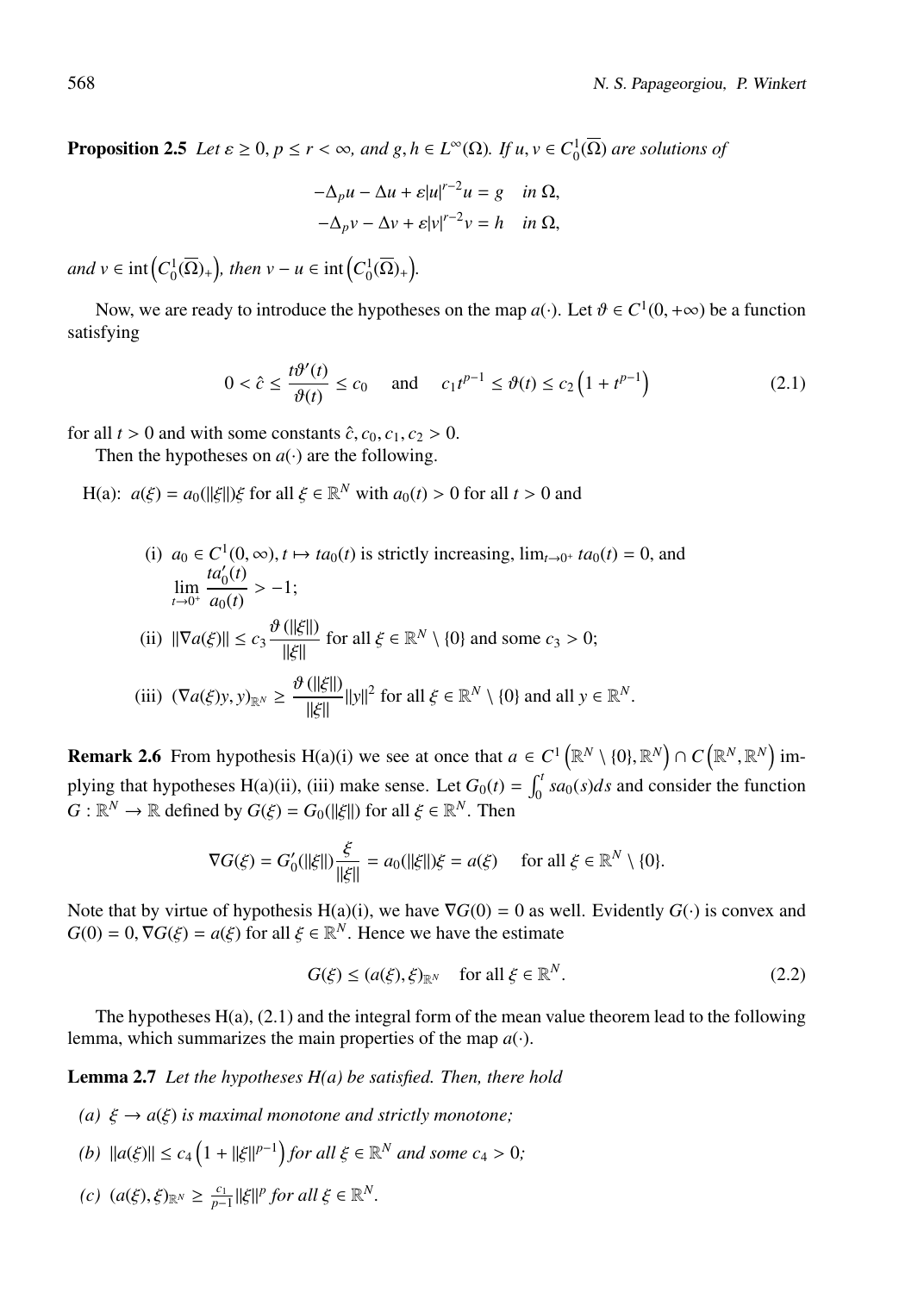As a direct consequence of Lemma 2.7 we obtain the following growth estimates for the potential  $G(\cdot)$ .

Corollary 2.8 *If hypotheses H(a) hold, then*

$$
\frac{c_1}{p(p-1)}\|\xi\|^p \le G(\xi) \le c_5\left(1 + \|\xi\|^p\right) \quad \text{for all } \xi \in \mathbb{R}^N \text{ and some } c_5 > 0.
$$

**Example 2.9** The following maps satisfy hypotheses  $H(a)$ :

(a) Let  $a(\xi) = ||\xi||^{p-2}\xi$  with  $1 < p < \infty$ . This map corresponds to the *p*-Laplace differential operator defined by

$$
\Delta_p u = \text{div} \left( ||\nabla u||^{p-2} \nabla u \right) \quad \text{for all } u \in W_0^{1,p}(\Omega).
$$

The potential is  $G(\xi) = \frac{1}{p} ||\xi||^p$  for all  $\xi \in \mathbb{R}^N$ .

- (b) The function  $a(\xi) = ||\xi||^{p-2}\xi + \mu||\xi||^{q-2}\xi$  with  $1 < q < p$  and  $\mu > 0$  compares with the  $(p, q)$ -differential operator defined by  $\Delta_p u + \mu \Delta_q u$  for all  $u \in W_0^{1,p}(\Omega)$ . The potential is  $G(\xi) = \frac{1}{p} ||\xi||^p + \frac{\mu}{q} ||\xi||^q$  for all  $\xi \in \mathbb{R}^N$ . Equations driven by a  $(p, q)$ -differential operator arise in mathematical physics such as quantum physics (for existence of soliton solutions, see Benci-D'Avenia-Fortunato-Pisani [6]) and in plasma physics and biophysics (see Cherfils-Il yasov [11]). Recently, there have been some existence and multiplicity results for such operators. We refer to the works of Cingolani-Degiovanni [12], Medeiros-Perera [27], Papageorgiou-Smyrlis [30], and Sun [34].
- (c) If  $a(\xi) = \left(1 + ||\xi||^2\right)^{\frac{p-2}{2}} \xi$  with  $1 < p < \infty$ , then this map represents the generalized *p*-mean curvature differential operator defined by

$$
\operatorname{div}\left[ (1+ \|\nabla u\|^2)^{\frac{p-2}{2}} \nabla u \right] \quad \text{ for all } u \in W_0^{1,p}(\Omega).
$$

The potential is  $G(\xi) = \frac{1}{p} \left[ (1 + ||\xi||^2)^{\frac{p}{2}} - 1 \right]$  for all  $\xi \in \mathbb{R}^N$ .

(d) Let  $a(\xi) = ||\xi||^{p-2}\xi \pm \frac{||\xi||^{p-2}\xi}{1+||\xi||^p}$  with  $2 \le p < \infty$ . Then, the potential is given by  $G(\xi) =$  $\frac{1}{p} ||\xi||^p \pm \frac{1}{p} \ln(1 + ||\xi||^p)$  for all  $\xi \in \mathbb{R}^N$ . It should be mentioned the work of Clément-García-Huidobro-Manásevich-Schmitt [14] where the authors also consider nonlinear nonhomogeneous equations using tools from the theory of Orlicz spaces producing solutions of constant sign for a different nonlinearity than ours.

Now, let  $f_0$ :  $\Omega \times \mathbb{R} \to \mathbb{R}$  be a Caratheodory function with subcritical growth in the second argument, that is

$$
|f_0(x, s)| \le a(x) + c|s|^{r-1} \quad \text{for a.a. } x \in \Omega \text{, for all } s \in \mathbb{R},
$$

with  $a \in L^{\infty}(\Omega)_{+}$ ,  $c > 0$ , and  $1 < r < p^*$ , where  $p^*$  is the critical exponent of p given by

$$
p^* = \begin{cases} \frac{Np}{N-p} & \text{if } p < N, \\ +\infty & \text{if } p \ge N. \end{cases}
$$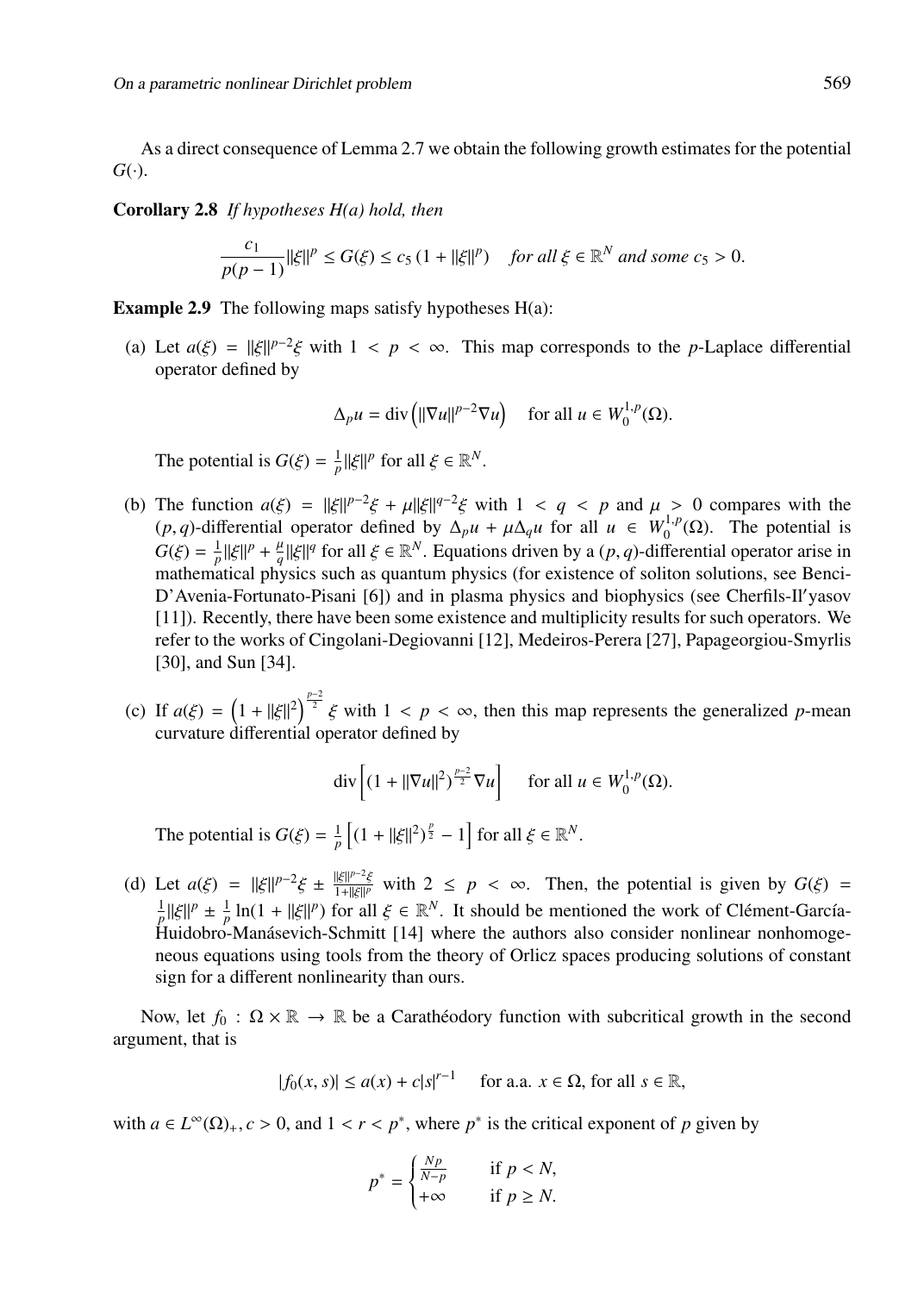Let  $F_0(x, s) = \int_0^s f_0(x, t)dt$  and let  $\varphi_0 : W_0^{1,p}(\Omega) \to \mathbb{R}$  be the *C*<sup>1</sup>-functional defined by

$$
\varphi_0(u) = \int_{\Omega} G(\nabla u) dx - \int_{\Omega} F_0(x, u) dx \quad \text{for all } u \in W_0^{1, p}(\Omega).
$$

The following result is essentially due to Motreanu-Papageorgiou [28] (see also Brezis-Nirenberg [7], García Azorero-Peral Alonso-Manfredi [21] and Winkert [35] for earlier results in this direction). The result is a consequence of the nonlinear regularity theory (see [25], [26]).

**Proposition 2.10** Let the assumptions in H(a) be satisfied. If  $u_0 \in W_0^{1,p}(\Omega)$  is a local  $C_0^1(\overline{\Omega})$ *minimizer of*  $\varphi_0$ *, i.e., there exists*  $\rho_0 > 0$  *such that* 

$$
\varphi_0(u_0) \le \varphi_0(u_0 + h) \quad \text{for all } h \in C_0^1(\overline{\Omega}) \text{ with } ||h||_{C_0^1(\overline{\Omega})} \le \rho_0,
$$

 $then u_0 \in C_0^{1,\beta}(\overline{\Omega})$  *for some*  $\beta \in (0,1)$  *and*  $u_0$  *is also a local*  $W_0^{1,p}(\Omega)$ *-minimizer of*  $\varphi_0$ *, i.e., there exists*  $\rho_1 > 0$  *such that* 

$$
\varphi_0(u_0) \le \varphi_0(u_0 + h) \quad \text{for all } h \in W_0^{1,p}(\Omega) \text{ with } ||h||_{W_0^{1,p}(\Omega)} \le \rho_1.
$$

Let  $\frac{1}{p} + \frac{1}{p'} = 1$  and let  $A: W_0^{1,p}(\Omega) \to W^{-1,p'}(\Omega)$  be the nonlinear map defined by

$$
\langle A(u), v \rangle = \int_{\Omega} (a(\nabla u), \nabla v)_{\mathbb{R}^N} dx \quad \text{for all } u, v \in W_0^{1, p}(\Omega). \tag{2.3}
$$

The following result summarizes the basic properties of *A* (see, for example, Gasinski-Papageorgiou [22, p. 562]).

**Proposition 2.11** *If hypotheses H(a) hold, then*  $A: W_0^{1,p}(\Omega) \to W^{-1,p'}(\Omega)$  *defined by (2.3) is continuous, monotone (hence maximal monotone), and of type*  $(S)_+$ *, i.e., if*  $u_n \rightharpoonup u$  *in*  $W_0^{1,p}(\Omega)$  *and*  $\limsup_{n\to\infty} \langle A(u_n), u_n - u \rangle \leq 0$ , then  $u_n \to u$  in  $W_0^{1,p}(\Omega)$ .

By  $\Delta_r$ ,  $1 < r < \infty$ , we denote the special case of the map above corresponding to the *r*-Laplacian, i.e.,

$$
\langle \Delta_r(u), v \rangle = \int_{\Omega} ||\nabla u||^{r-2} (\nabla u, \nabla v)_{\mathbb{R}^N} dx \quad \text{for all } u, v \in W_0^{1,r}(\Omega).
$$

If *r* = 2, it reduces to the Laplacian and we write  $\Delta_2 = \Delta \in \mathcal{L}(H_0^1(\Omega), H^{-1}(\Omega)).$ 

Next let us recall some basic facts about the spectrum of the negative Dirichlet *r*-Laplacian, i.e., of  $(-\Delta_r, W_0^{1,r}(\Omega))$  with  $1 < r < \infty$ . We consider the following nonlinear eigenvalue problem

$$
-\Delta_r u = \hat{\lambda}|u|^{r-2}u \quad \text{in } \Omega,
$$
  
 
$$
u = 0 \quad \text{on } \partial\Omega.
$$
 (2.4)

A number  $\hat{\lambda} \in \mathbb{R}$  is an eigenvalue of  $(-\Delta_r, W_0^{1,r}(\Omega))$  if problem (2.4) admits a nontrivial solution  $\hat{u} \in W_0^{1,p}(\Omega)$  which is called an eigenfunction corresponding to the eigenvalue  $\hat{\lambda}$ . By  $\hat{\sigma}(r)$  we denote the set of eigenvalues of  $(-\Delta_r, W_0^{1,r}(\Omega))$ . It is known that the set  $\hat{\sigma}(r)$  has a smallest element  $\hat{\lambda}_1(r)$ , which has the following properties:

•  $\hat{\lambda}_1(r)$  is positive;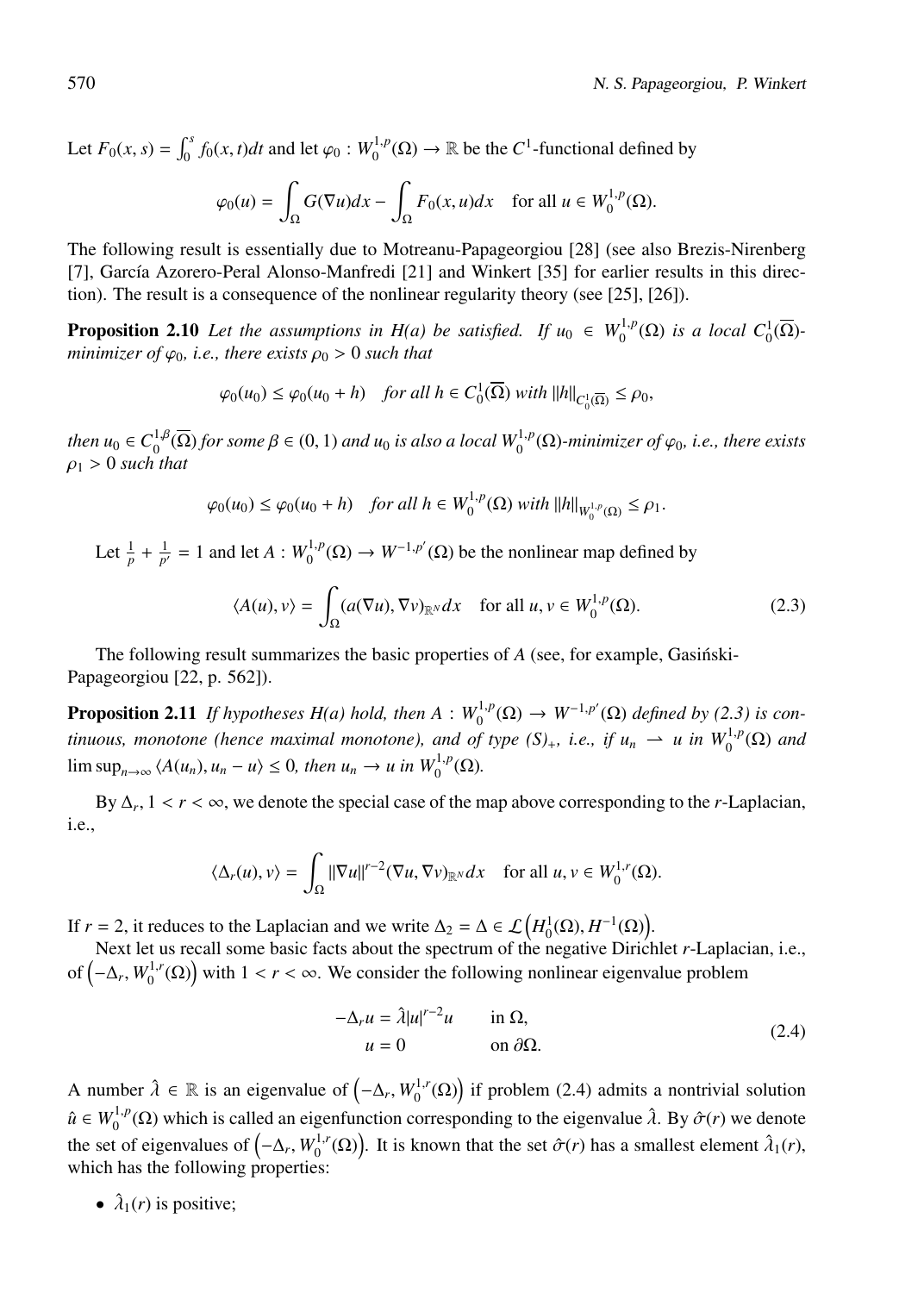- $\hat{\lambda}_1(r)$  is isolated, that is, there exists  $\varepsilon > 0$  such that  $\left|\hat{\lambda}_1(r), \hat{\lambda}_1(r) + \varepsilon\right| \cap \hat{\sigma}(r) = \hat{\lambda}_1(r);$
- $\hat{\lambda}_1(r)$  is simple, that is, if *u*, *v* are two eigenfunctions corresponding to  $\hat{\lambda}_1(r)$ , then  $u = kv$  for some  $k \in \mathbb{R}$ ;
- •

$$
\hat{\lambda}_1(r) = \inf \left[ \frac{\|\nabla u\|_{L^r(\Omega)}^r}{\|u\|_{L^r(\Omega)}^r} : u \in W_0^{1,r}(\Omega), u \neq 0 \right].
$$
 (2.5)

In (2.5) the infimum is realized on the corresponding one dimensional eigenspace. Regarding (2.5) it is also clear that the eigenfunctions corresponding to  $\hat{\lambda}_1(r)$  do not change sign. In fact it turns out that  $\hat{\lambda}(r)$  is the only eigenvalue with eigenfunctions of constant sign. All the other eigenvalues have eigenfunctions which are nodal (i.e., sign changing). In what follows by  $\hat{u}_1(r)$  we denote the *L*<sup>*r*</sup>-normalized (i.e.,  $\|\hat{u}_1(r)\|_{L^r(\Omega)} = 1$ ) positive eigenfunction corresponding to  $\hat{\lambda}_1(r)$ . The nonlinear regularity theory and the nonlinear maximum principle imply that  $\hat{u}_1(r) \in \text{int}\left(C_0^1(\overline{\Omega})_+\right)$  (see [25], [26] and [23, pp. 737–738]). Furthermore, the set  $\hat{\sigma}(r)$  is closed and since  $\hat{\lambda}_1(r)$  is isolated the second eigenvalue  $\hat{\lambda}_2(r)$  is well-defined by

$$
\hat{\lambda}_2(r) = \inf \left[ \hat{\lambda} \in \hat{\sigma}(r) : \hat{\lambda} > \hat{\lambda}_1(r) \right].
$$

Now, let  $\partial B_1^L$  = {*u* ∈ *L<sup>r</sup>*(Ω) : ||*u*||<sub>*Lr*(Ω)</sub> = 1} and *M<sub>r</sub>* = *W*<sub>0</sub><sup>1</sup>/<sub>2</sub>(Ω) ∩  $\partial B_1^L$ <sup>r</sup>. Then,  $\hat{\lambda}_2(r)$  admits the following variational characterization (see Cuesta-de Figueiredo-Gossez [15]).

Proposition 2.12 *There holds*

$$
\hat{\lambda}_2(r) = \inf_{\hat{\gamma} \in \hat{\Gamma}(r)} \max_{-1 \leq t \leq 1} ||\nabla \hat{\gamma}(t)||^r_{L^r(\Omega)},
$$

 $where \ \hat{\Gamma}(r) = {\hat{\gamma}} \in C \ (-1, 1], M_r : \hat{\gamma}(-1) = -\hat{u}_1(r), \hat{\gamma}(1) = \hat{u}_1(r)$ 

The Lusternik-Schnirelmann minimax scheme gives a whole strictly increasing sequence  $(\hat{\lambda}_k(r))_{k \geq 1}$ of eigenvalues, but it is not known if this sequence exhausts the whole set  $\hat{\sigma}(r)$ . Indeed, this is true if  $N = 1$  (ordinary differential equations) or if  $r = 2$  (linear eigenvalue problem). In the latter case by  $E(\hat{\lambda}_k(2)), k \ge 1$ , we denote the eigenspace corresponding to the eigenvalue  $\hat{\lambda}_k(2), k \ge 1$ .

Next, let us recall some basic facts about Morse theory. Let *X* be a Banach space and let  $(Y_1, Y_2)$ be a topological pair such that  $Y_2 \subseteq Y_1 \subseteq X$ . For every integer  $k \ge 0$ , the term  $H_k(Y_1, Y_2)$  stands for the *k*  $\stackrel{th}{=}$ -relative singular homology group with integer coefficients. For  $k < 0$ , we have  $H_k(Y_1, Y_2) =$ 0. Let  $\varphi \in C^1(X)$  and let  $u \in X$  be an isolated critical point of  $\varphi$  with  $\varphi(u) = c$  (i.e.,  $u \in K^c_{\varphi}$ ). The critical groups of  $\varphi$  at  $u \in K_{\varphi}^{c}$  are defined by

$$
C_k(\varphi, u) = H_k(\varphi^c \cap U, \varphi^c \cap U \setminus \{u\}) \quad \text{for all } k \ge 0,
$$

where *U* is a neighborhood of *u* such that  $K_{\varphi} \cap \varphi^{c} \cap U = \{u\}$ . The excision property of singular homology implies that this definition of critical groups is independent of the particular choice of the neighborhood *U*.

Suppose that  $\varphi \in C^1(X)$  satisfies the PS-condition and inf  $\varphi(K_\omega) > -\infty$ . Let  $c < \inf \varphi(K_\omega)$ . The critical groups of  $\varphi$  at infinity are defined by

$$
C_k(\varphi, \infty) = H_k(X, \varphi^c) \quad \text{for all } k \ge 0.
$$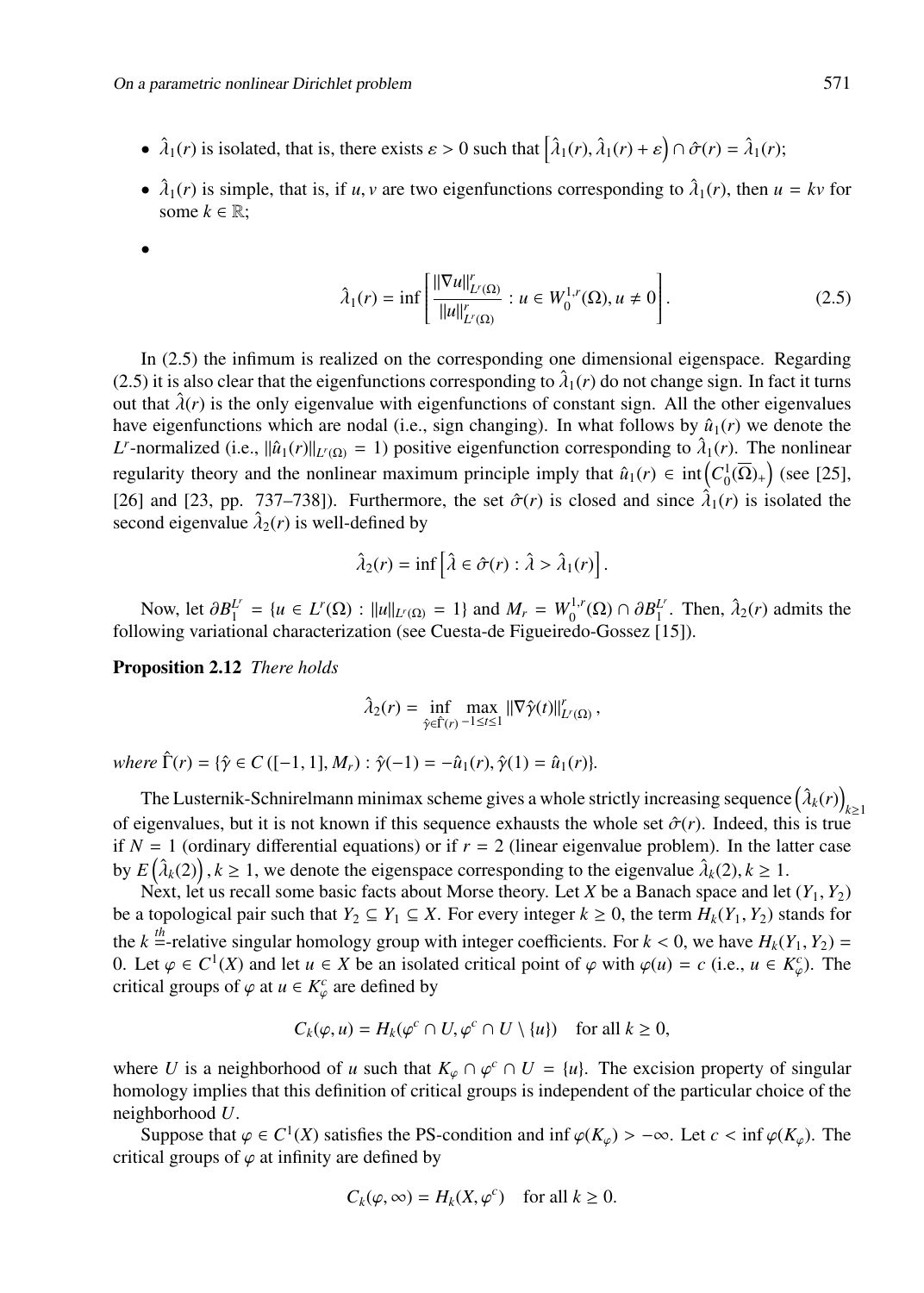This definition is independent of the choice of the level  $c < \inf \varphi(K_{\varphi})$  which is a consequence of the Second Deformation Lemma stated in Lemma 2.3.

We assume that  $K_{\varphi}$  is finite and introduce the following series in  $t \in \mathbb{R}$ :

$$
M(t, u) = \sum_{k \ge 0} \text{rank } C_k(\varphi, u)t^k \quad \text{for all } u \in K_{\varphi},
$$
  

$$
P(t, \infty) = \sum_{k \ge 0} \text{rank } C_k(\varphi, \infty)t^k.
$$

Then, the Morse relation reads as follows:

$$
\sum_{u \in K_{\varphi}} M(t, u) = P(t, \infty) + (1 + t)Q(t) \quad \text{for all } t \in \mathbb{R},
$$
\n(2.6)

where  $Q(t)$  is a formal series in  $t \in \mathbb{R}$  with nonnegative integer coefficients.

It is well-known that if a functional satisfies the PS-condition or the C-condition and it is bounded below, then it is coercive (see Čaklović-Li-Willem [9] and Gasinski-Papageorgiou [23, p. 614]). The converse is in general not true. However, in the setting of this work the converse is true.

More precisely, let  $\hat{f} : \Omega \times \mathbb{R} \to \mathbb{R}$  be a Caratheodory function such that

$$
\left|\hat{f}(x,s)\right| \le a(x)\left(1+|s|^{r-1}\right) \quad \text{for a.a. } x \in \Omega, \text{ for all } s \in \mathbb{R},
$$

with  $a \in L^{\infty}(\Omega)_{+}$ , and  $p \le r < p^*$ . We set  $\hat{F}(x, s) = \int_0^s \hat{f}(x, t) dt$  and consider the  $C^1$ -functional  $\hat{\varphi}: W_0^{1,p}(\Omega) \to \mathbb{R}$  defined by

$$
\hat{\varphi}(u) = \int_{\Omega} G(\nabla u) dx - \int_{\Omega} \hat{F}(x, u) dx.
$$

**Proposition 2.13** *If*  $\hat{\varphi}$  *is coercive, then it satisfies the PS-condition.* 

*Proof.* Suppose  $(u_n)_{n \geq 1} \subseteq W_0^{1,p}(\Omega)$  is a PS-sequence, that is

$$
|\hat{\varphi}(u_n)| \le \tilde{M} \quad \text{for some } \tilde{M} > 0, \text{ for all } n \ge 1,
$$
 (2.7)

$$
\hat{\varphi}'(u_n) \to 0 \quad \text{in } W^{-1,p'}(\Omega). \tag{2.8}
$$

The statement in (2.7) along with the coercivity of  $\hat{\varphi}$  implies that  $(u_n)_{n\geq 1} \subseteq W_0^{1,p}(\Omega)$  is bounded. Therefore, we may assume that

$$
u_n \rightharpoonup u
$$
 in  $W_0^{1,p}(\Omega)$  and  $u_n \rightarrow u$  in  $L^p(\Omega)$ . (2.9)

From (2.8) it follows

$$
\left|\langle A(u_n),v\rangle-\int_{\Omega}\hat{f}(x,u_n)vdx\right|\leq\frac{\varepsilon_n\|v\|_{W_0^{1,p}(\Omega)}}{1+\|u_n\|_{W_0^{1,p}(\Omega)}},
$$

for all  $v \in W_0^{1,p}(\Omega)$  with  $\varepsilon_n \to 0^+$ . Now, choosing  $v = u_n - u$ , passing to the limit as  $n \to \infty$ , and using the convergence properties in (2.9) we obtain

$$
\lim_{n\to\infty}\langle A(u_n),u_n-u\rangle=0,
$$

which by the  $(S)$ <sub>+</sub>-property of *A* (see Proposition 2.11) gives  $u_n \to u$  in  $W_0^{1,p}(\Omega)$ . Hence,  $\hat{\varphi}$  fulfills the PS-condition.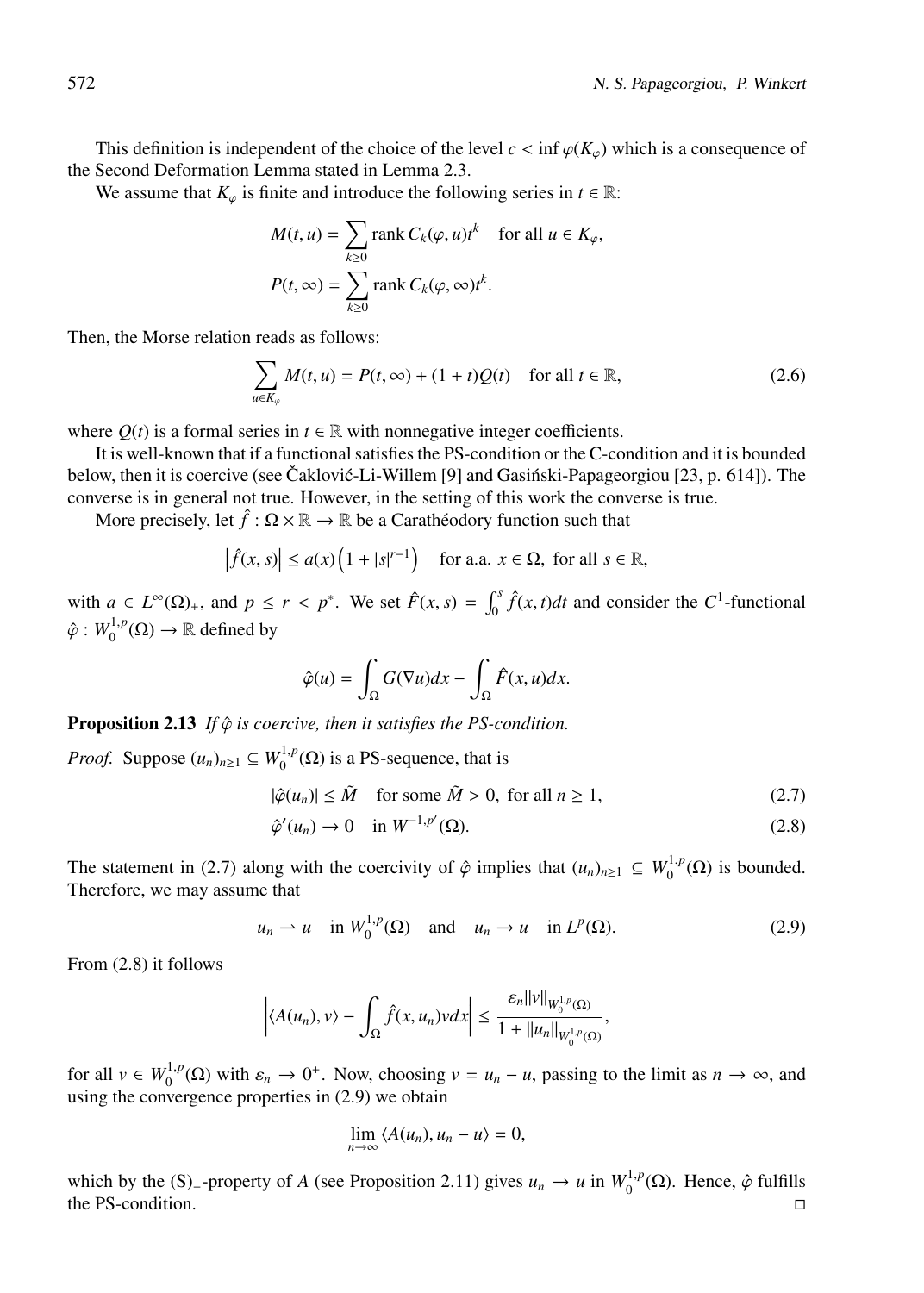Finally we conclude this section by fixing our notation. Throughout this paper we denote the norm of  $W_0^{1,p}(\Omega)$  through  $\left\| \cdot \right\|_{W_0^{1,p}(\Omega)}$  and thanks to Poincare's inequality we have  $\left\| u \right\|_{W_0^{1,p}(\Omega)} = \left\| \nabla u \right\|_{L^p(\Omega)}$ for all  $u \in W_0^{1,p}(\Omega)$ . The norm of  $\mathbb{R}^N$  is denoted by  $\|\cdot\|$  and  $(\cdot, \cdot)_{\mathbb{R}^N}$  stands for the inner product in  $\mathbb{R}^N$ . For  $s \in \mathbb{R}$ , we set  $s^{\pm} = \max\{\pm s, 0\}$  and for  $u \in W_0^{1,p}(\Omega)$  we define  $u^{\pm}(\cdot) = u(\cdot)^{\pm}$ . It is well known that

$$
u^{\pm} \in W_0^{1,p}(\Omega), \quad |u| = u^+ + u^-, \quad u = u^+ - u^-.
$$

The Lebesgue measure on  $\mathbb{R}^N$  is given by  $|\cdot|_N$ . Finally, for any Caratheodory function  $h : \Omega \times \mathbb{R} \to \mathbb{R}$ , we define the Nemytskij operator corresponding to the function *h* by

$$
N_h(u)(\cdot) = h(\cdot, u(\cdot)) \quad \text{for all } u \in W_0^{1,p}(\Omega).
$$

### 3 Three solutions

This section is devoted to the study of problem  $(P)$ <sub>λ</sub> with  $\lambda > 0$  appropriately large. We prove the existence of at least three nontrivial smooth solutions including complete sign information for these solutions. Precisely, it will be shown that the first solution is positive, the second one is negative, and the last one has changing sign (nodal).

Before we start with our results we state some stronger hypotheses on the map  $a(\cdot)$  as in H(a) which will be needed in our proofs.

H(a)':  $a(\xi) = a_0(||\xi||) \xi$  for all  $\xi \in \mathbb{R}^N$  with  $a_0(t) > 0$  for all  $t > 0$ , hypotheses H(a)'(i)–(iii) are the same as the corresponding hypotheses  $H(a)(i)$ –(iii) and

(iv) if 
$$
G_0(t) = \int_0^t sa_0(s)ds
$$
 for all  $t > 0$ , then  $t \mapsto G_0\left(t^{\frac{1}{q}}\right)$  is convex in  $(0, +\infty)$  and  

$$
\limsup_{t \to 0^+} \frac{G_0(t)}{t^q} < +\infty.
$$

Remark 3.1 The examples presented in Section 2 still satisfy hypotheses H(a)'. Note that hypothesis  $H(a)'(iv)$  implies

$$
G(\xi) \le c_6 \left( \|\xi\|^q + \|\xi\|^p \right) \quad \text{for all } \xi \in \mathbb{R}^N,
$$
\n
$$
(3.1)
$$

with some  $c_6 > 0$ .

The hypotheses on the perturbation *f* are the following:

H(f)<sub>1</sub>:  $f : \Omega \times \mathbb{R} \to \mathbb{R}$  is a Caratheodory function such that

(i) for every  $\rho > 0$ , there exists  $a_{\rho} \in L^{\infty}(\Omega)_{+}$  such that

$$
|f(x, s)| \le a_{\rho}(x) \quad \text{for a.a. } x \in \Omega \text{ and for all } |s| \le \rho;
$$

(ii) 
$$
\lim_{s \to \pm \infty} \frac{f(x, s)}{|s|^{p-2} s} = +\infty
$$
 uniformly for a.a.  $x \in \Omega$ ;

(iii) 
$$
\lim_{s \to 0} \frac{f(x, s)}{|s|^{q-2} s} = 0
$$
 uniformly for a.a.  $x \in \Omega$ .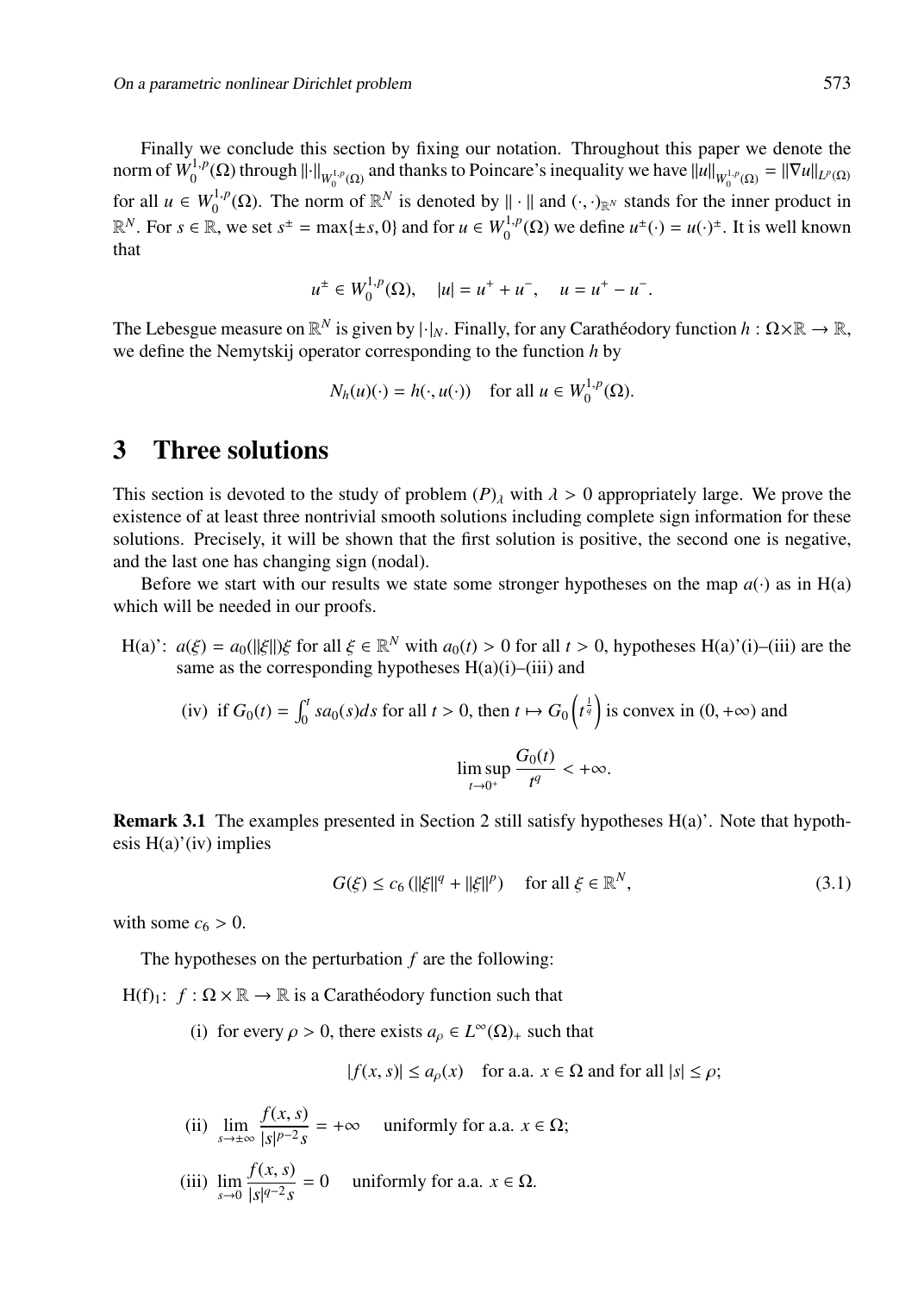**Remark 3.2** We point out that no growth restriction is imposed on  $f(x, \cdot)$ . This is in contrast to the considerations in [5] and [29], where it is required that  $f(x, \cdot)$  has subcritical growth for a.a.  $x \in \Omega$ .

**Example 3.3** The following functions satisfy hypotheses  $H(f)$ 1:

$$
f_1(x, s) = a(x)|s|^{r-2}s
$$
 and  $f_2(x, s) = a(x)|s|^{p-2}s\ln(1+|s|)$ 

with  $a \in L^{\infty}(\Omega)$  and  $p < r < \infty$ .

Given any  $\eta > 0$ , by virtue of hypothesis H(f)<sub>1</sub>(ii), there exists  $M_1 = M_1(\eta) > 1$  such that

$$
f(x, s)s \ge \eta |s|^p \quad \text{for a.a. } x \in \Omega \text{ and for all } |s| \ge M_1. \tag{3.2}
$$

Let  $\overline{u} \equiv \varsigma \in [M_1, +\infty)$ . Taking into account (3.2),  $q \leq p$ , and  $M_1 > 1$ , we conclude for  $\eta = \lambda$ 

$$
0 \ge \lambda \overline{u}^{q-1} - f(x, \overline{u}) \quad \text{for a.a. } x \in \Omega. \tag{3.3}
$$

Similarly, if  $v \equiv -\zeta$ , then

$$
0 \le \lambda |\underline{v}|^{q-2} \underline{v} - f(x, \underline{v}) \quad \text{for a.a. } x \in \Omega.
$$

Applying  $\overline{u}$  and *v*, we introduce the following truncations of the reaction in problem  $(P)_{\lambda}$ :

$$
h_{\lambda}^{+}(x,s) = \begin{cases} 0 & \text{if } s < 0, \\ \lambda s^{q-1} - f(x,s) & \text{if } 0 \le s \le \overline{u}, \\ \lambda \overline{u}^{q-1} - f(x,\overline{u}) & \text{if } \overline{u} < s, \end{cases} \tag{3.4}
$$

and

$$
h_{\lambda}^{-}(x,s) = \begin{cases} \lambda |\underline{v}|^{q-2} \underline{v} - f(x,\underline{v}) & \text{if } s < \underline{v}, \\ \lambda |s|^{q-2} s - f(x,s) & \text{if } \underline{v} \le s \le 0, \\ 0 & \text{if } 0 < s. \end{cases}
$$

It is easy to verify that both mappings are Caratheodory functions. We set  $H^{\pm}_{\lambda}(x, s) = \int_0^s h^{\pm}_{\lambda}(x, t) dt$ and consider the  $C^1$ -functionals  $\hat{\varphi}_\lambda^{\pm} : W_0^{1,p}(\Omega) \to \mathbb{R}$  defined by

$$
\hat{\varphi}_{\lambda}^{\pm}(u) = \int_{\Omega} G(\nabla u) dx - \int_{\Omega} H_{\lambda}^{\pm}(x, u) dx.
$$

Now, we are ready to produce two nontrivial constant sign solutions of  $(P)$ <sub>λ</sub> for suitable  $\lambda > 0$ large enough. In what follows, we use the notation

$$
[0,\overline{u}] = \left\{ u \in W_0^{1,p}(\Omega) : 0 \le u(x) \le \overline{u} \text{ a.e. in } \Omega \right\},\
$$

$$
[\underline{v},0] = \left\{ u \in W_0^{1,p}(\Omega) : \underline{v} \le u(x) \le 0 \text{ a.e. in } \Omega \right\}.
$$

Proposition 3.4 *Suppose that hypotheses H(a)' and H(f)*<sup>1</sup> *are fulfilled and assume that*

$$
\lambda > \begin{cases} qc_6\hat{\lambda}_1(q) & \text{if } q < p, \\ 2qc_6\hat{\lambda}_1(q) & \text{if } q = p \end{cases}
$$

*with the positive constant c*<sub>6</sub> *of Remark 3.1. Then problem*  $(P)$ <sub>λ</sub> *has at least two nontrivial constant sign solutions*

$$
u_0 \in [0, \overline{u}] \cap \mathrm{int}\left(C_0^1(\overline{\Omega})_+\right) \quad \text{and} \quad v_0 \in [\underline{v}, 0] \cap \left(-\mathrm{int}\left(C_0^1(\overline{\Omega})_+\right)\right).
$$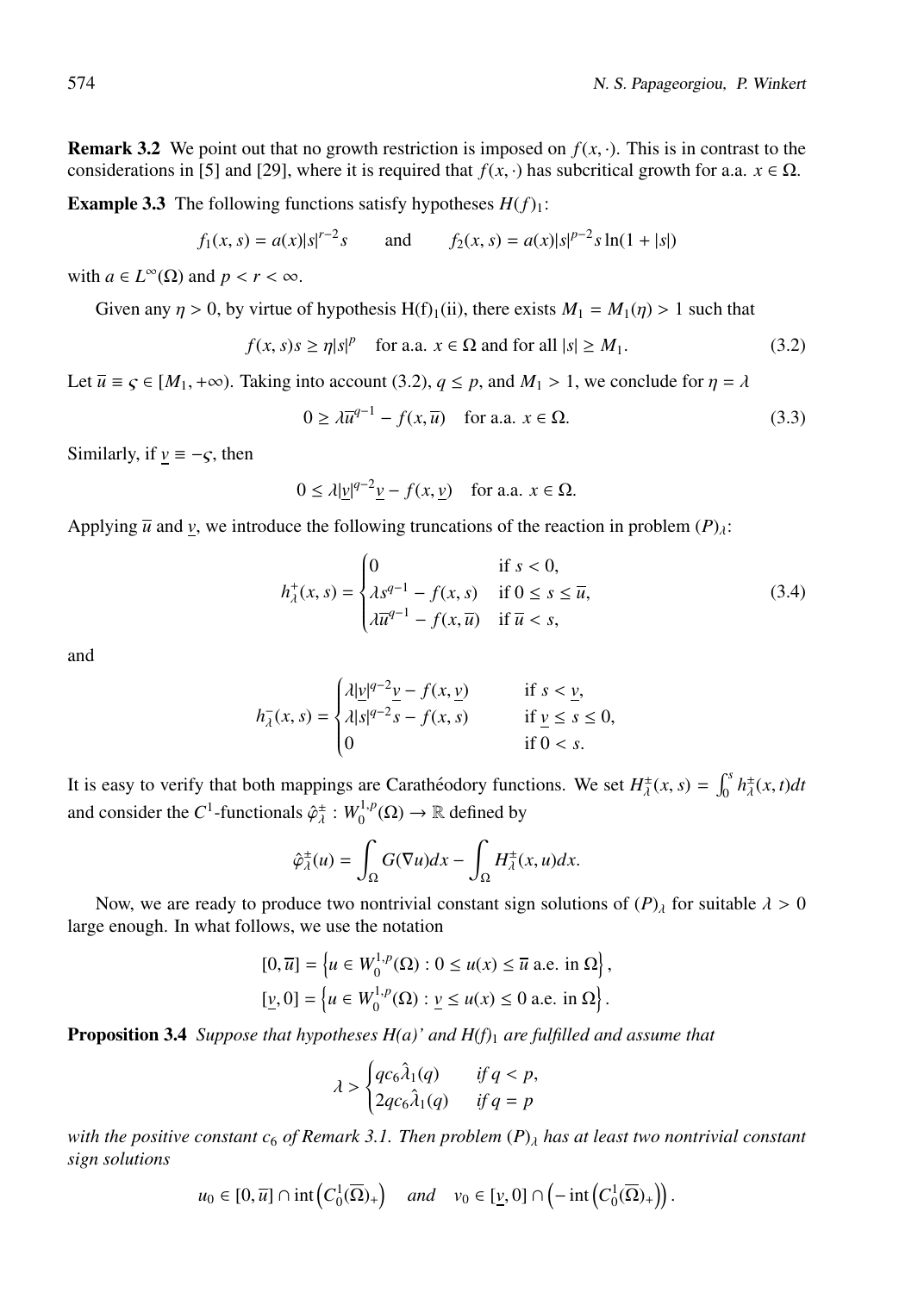*Proof.* We start with the existence of the positive solution. Thanks to the truncation in (3.4) and Corollary 2.8, it is obvious that  $\hat{\varphi}_\lambda^+$  is coercive and taking into account the Sobolev embedding theorem we verify that  $\hat{\varphi}^+_{\lambda}$  is sequentially weakly lower semicontinuous as well. Hence, by virtue of the Weierstrass theorem, we find  $u_0 \in W_0^{1,p}(\Omega)$  such that

$$
\hat{\varphi}_\lambda^+(u_0) = \inf \left[ \hat{\varphi}_\lambda^+(u) : u \in W_0^{1,p}(\Omega) \right] = \hat{m}_\lambda^+.
$$
\n(3.5)

Given  $\varepsilon > 0$ , from hypothesis H(f)(iii), we can find  $\delta = \delta(\varepsilon) \in (0, \overline{u})$  such that

$$
F(x, s) \le \frac{\varepsilon}{q} |s|^q \quad \text{for a.a. } x \in \Omega \text{ and for all } |s| \le \delta. \tag{3.6}
$$

Recalling  $\hat{u}_1(q) \in \text{int}\left(C_0^1(\overline{\Omega})_+\right)$ , we choose  $t \in (0, 1)$  such that  $t\hat{u}_1(q)(x) \in [0, \delta]$  for all  $x \in \overline{\Omega}$ . Then, due to (3.1), (3.4), (3.6) combined with  $\|\hat{u}_1(q)\|_{L^q(\Omega)} = 1$  and the fact that  $\delta < \overline{u}$ , we obtain

$$
\begin{split}\n\hat{\varphi}_{\lambda}^{+}(t\hat{u}_{1}(q)) &= \int_{\Omega} G(\nabla(t\hat{u}_{1}(q)))dx - \int_{\Omega} H_{\lambda}^{+}(x,t\hat{u}_{1}(q))dx \\
&= \int_{\Omega} G(\nabla(t\hat{u}_{1}(q)))dx - \frac{\lambda t^{q}}{q} \|\hat{u}_{1}(q)\|_{L^{q}(\Omega)}^{q} + \int_{\Omega} F(x,t\hat{u}_{1}(q))dx \\
&\leq c_{6} \left( t^{q} \|\nabla(\hat{u}_{1}(q))\|_{L^{q}(\Omega)}^{q} + t^{p} \|\nabla(\hat{u}_{1}(q))\|_{L^{p}(\Omega)}^{p} \right) - \frac{\lambda t^{q}}{q} + \frac{\varepsilon t^{q}}{q} \\
&= c_{6} \left( t^{q} \hat{\lambda}_{1}(q) + t^{p} \|\nabla(\hat{u}_{1}(q))\|_{L^{p}(\Omega)}^{p} \right) - \frac{\lambda - \varepsilon}{q} t^{q} \\
&= t^{q} \left[ \frac{qc_{6}\hat{\lambda}_{1}(q) + \varepsilon - \lambda}{q} \right] + c_{6} t^{p} \|\nabla(\hat{u}_{1}(q))\|_{L^{p}(\Omega)}^{p}.\n\end{split}
$$
\n(3.7)

Now, we choose  $\varepsilon$  such that

$$
0 < \varepsilon < \begin{cases} \lambda - qc_6\hat{\lambda}_1(q) & \text{if } q < p, \\ \lambda - 2qc_6\hat{\lambda}_1(q) & \text{if } q = p. \end{cases}
$$

In both cases the right-hand side of  $(3.7)$  can be estimated above by zero. This gives (see also  $(3.5)$ )

$$
\hat{\varphi}_{\lambda}^+(u_0)=\hat{m}_{\lambda}^+<0=\hat{\varphi}_{\lambda}^+(0),
$$

which means that  $u_0 \neq 0$  is nontrivial. Since  $u_0$  is the global minimum of  $\hat{\varphi}_\lambda^+$ , we have  $(\hat{\varphi}_\lambda^+)'(u_0) = 0$ which results in

$$
A(u_0) = N_{h_1^+}(u_0). \tag{3.8}
$$

Taking  $-u_0^- \in W_0^{1,p}(\Omega)$  as test function in (3.8) and applying Lemma 2.7(c) and (3.4), it follows

$$
\frac{c_1}{p-1} \|\nabla u_0^-\|_{L^p(\Omega)}^p \le 0
$$

ensuring that  $u_0 \ge 0$ . Next, we choose  $(u_0 - \overline{u})^+ \in W_0^{1,p}(\Omega)$  as test function in (3.8). With the aid of (3.3) and (3.4), we get

$$
\langle A(u_0), (u_0 - \overline{u})^+ \rangle = \int_{\Omega} h^+_{\lambda}(x, u_0)(u_0 - \overline{u})^+ dx
$$
  
= 
$$
\int_{\Omega} \lambda \overline{u}^{q-1} (u_0 - \overline{u})^+ dx - \int_{\Omega} f(x, \overline{u})(u_0 - \overline{u})^+ dx
$$
  
\$\leq\$ 0.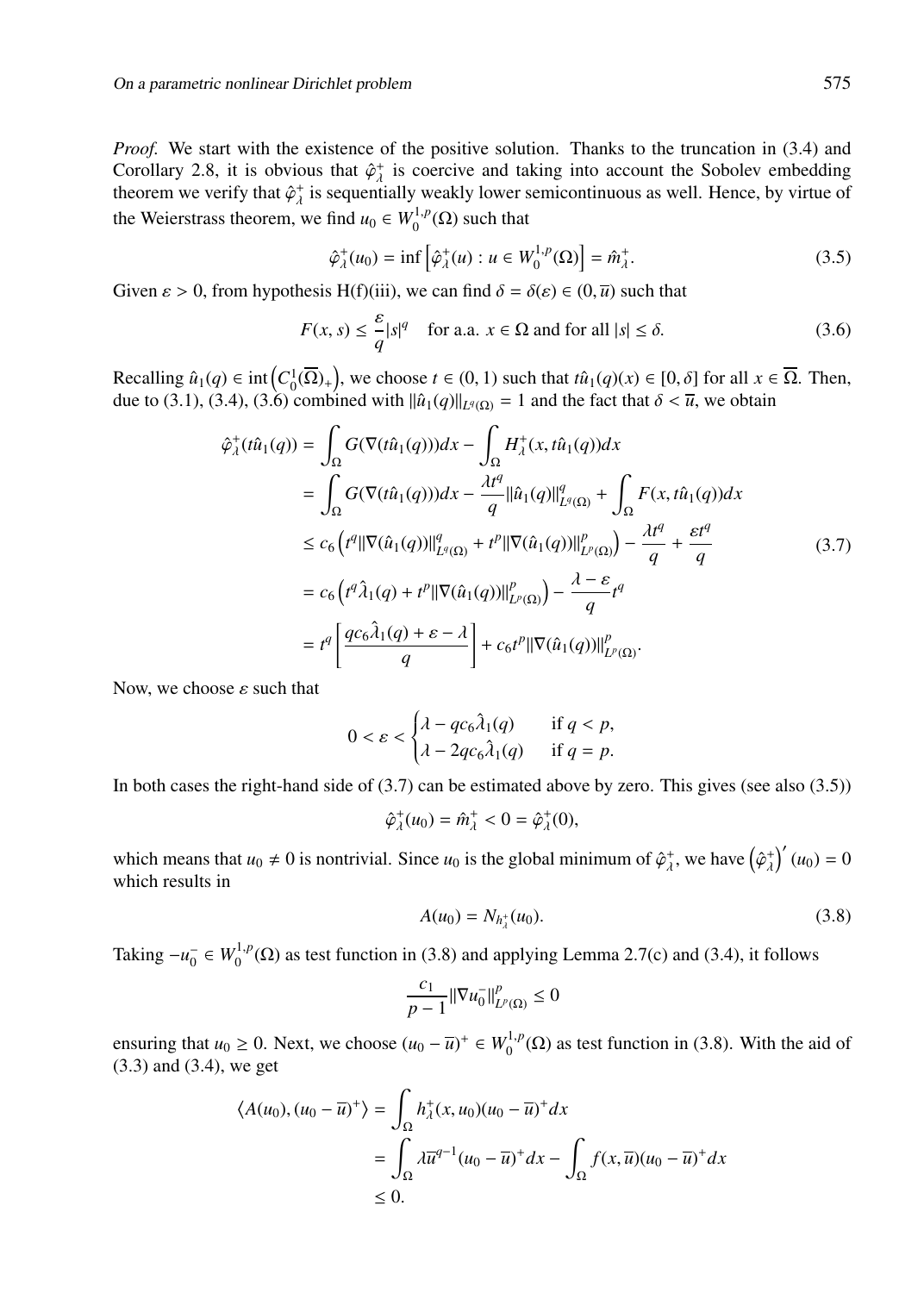From this we see that

$$
\int_{\{u_0>\overline{u}\}} (a(\nabla u_0), \nabla u_0)_{\mathbb{R}^N} dx \le 0
$$

meaning that, in combination with Lemma 2.7(c),

$$
\frac{c_1}{p-1} \int_{\{u_0 > \overline{u}\}} ||\nabla u_0||^p dx \le 0.
$$

We conclude that  $|\{u_0 > \overline{u}\}|_N = 0$ , thus  $u_0 \leq \overline{u}$ . Recalling that  $u_0 \geq 0$  we get  $u_0 \in [0, \overline{u}]$  with  $u_0 \neq 0$ . Then, thanks to the definition of the truncation function in (3.4), relation (3.8) becomes

$$
A(u_0) = \lambda u_0^{q-1} - N_f(u_0)
$$

which can equivalently be written as

$$
-\operatorname{div} a(\nabla u_0) = \lambda u_0^{q-1} - f(x, u_0) \quad \text{in } \Omega,
$$
  

$$
u_0 = 0 \quad \text{on } \partial \Omega.
$$

Since  $u_0 \in L^{\infty}(\Omega)$  (see Ladyzhenskaya-Ural'tseva [25, p. 286]) we can apply the regularity results of Lieberman [26, p. 320] to obtain that  $u_0 \in C_0^1(\overline{\Omega}) \setminus \{0\}$ . Given  $\varepsilon \in (0, \lambda)$ , owing to hypotheses H(f)<sub>1</sub>(i),(iii), we find a constant  $c_{\varepsilon} > 0$  such that

$$
f(x, s) \le \varepsilon s^{q-1} + c_{\varepsilon} s^{p-1}
$$
 for a.a.  $x \in \Omega$  and for all  $0 \le s \le \overline{u}$ .

Hence, one has

$$
\operatorname{div} a(\nabla u_0(x)) \le c_\varepsilon u_0(x)^{p-1} \text{ a.e. in } \Omega. \tag{3.9}
$$

Then, the strong maximum principle of Pucci-Serrin [31, Theorem 2.5.1] yields  $u_0(x) > 0$  for all  $x \in \Omega$ . Applying the Boundary Point Lemma (see again Pucci-Serrin [31, Theorem 5.5.1]) gives  $u_0 \in \text{int}\left(C_0^1(\overline{\Omega})_+\right).$ 

Similarly, working with  $\hat{\varphi}_{\lambda}^-$  instead of  $\hat{\varphi}_{\lambda}^+$ , we establish the existence of a nontrivial negative solution  $v_0 \in [\underline{v}, 0] \cap \left(-\operatorname{int}\left(C_0^1(\overline{\Omega})_+\right)\right)$ )).  $\Box$ 

Our next proceeding is the proof of the existence of extremal solutions of  $(P)$ <sub>λ</sub> with  $\lambda > 0$  large enough as before. That means, we prove the existence of a smallest positive solution and a greatest negative solution, both of them are nontrivial and smooth.

To this end, let  $S_+(\lambda)$  be the set containing all nontrivial positive solutions of problem  $(P)_\lambda$ . As shown in Filippakis-Kristály-Papageorgiou [19, p. 431], exploiting the monotonicity of  $a(·)$  (see Lemma 2.7(a)), we have that  $S_+(\lambda)$  is downward directed, i.e., if  $u_1, u_2 \in S_+(\lambda)$ , then there is an element  $\tilde{u} \in S_+(\lambda)$  such that  $\tilde{u} \leq u_1, \tilde{u} \leq u_2$ . Therefore, without loss of generality, we can restrict our treatment to the set

$$
\hat{S}_{+}(\lambda) = S_{+}(\lambda) \cap [0, \overline{u}].
$$

Likewise, if  $S = (\lambda)$  is the set of all nontrivial negative solutions of problem  $(P)_{\lambda}$ , we can focus on the set

$$
\hat{S}_{-}(\lambda) = S_{-}(\lambda) \cap [\underline{v}, 0].
$$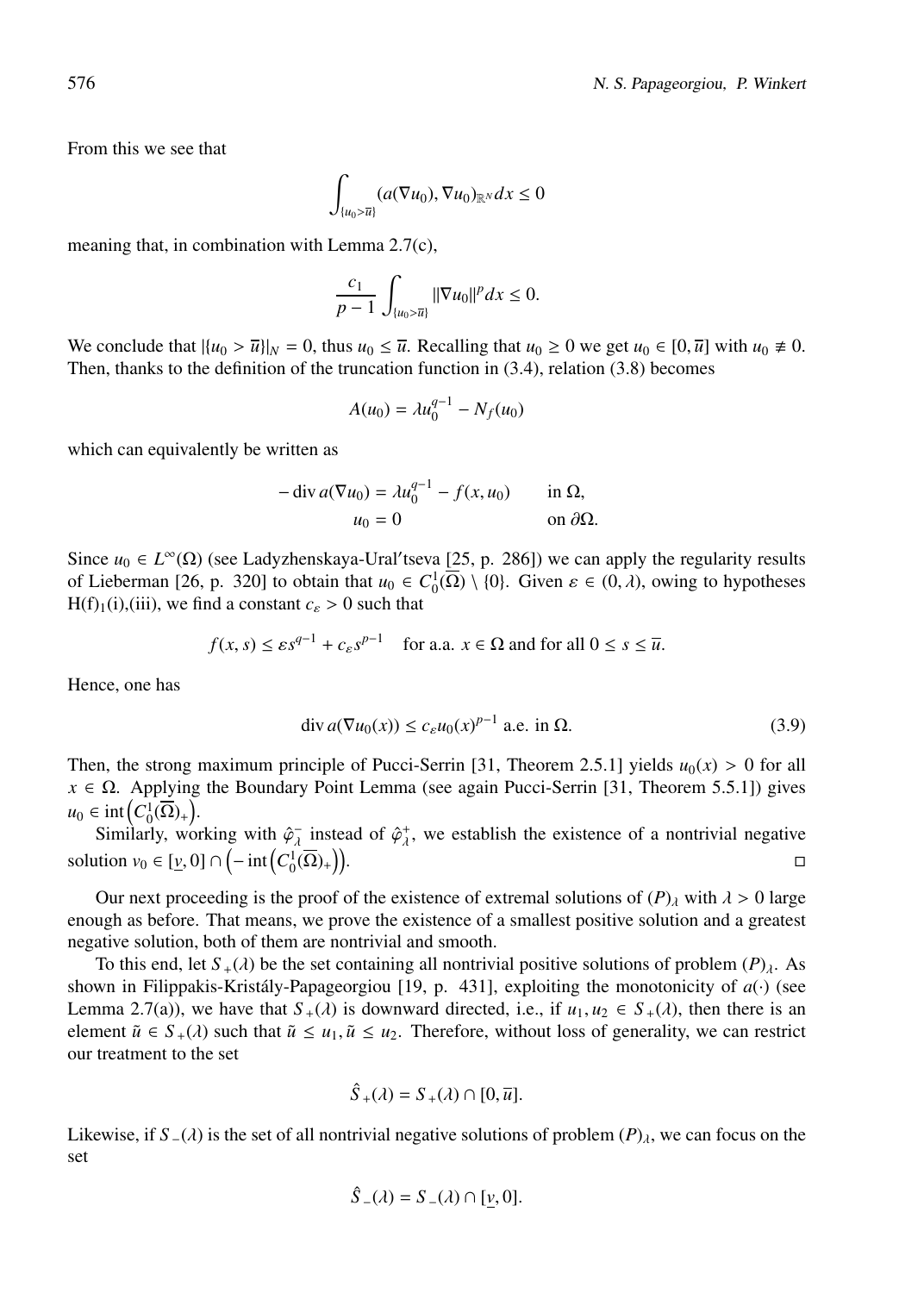By means of Proposition 3.4, we know that both sets are nonempty, i.e.,  $\hat{S}_+(\lambda) \neq \emptyset$  and  $\hat{S}_-(\lambda) \neq$ 0. Additionally, by truncating  $f(x, \cdot)$  at *v* (from below) and  $\bar{u}$  (from above), we may assume without loss of generality that

$$
|f(x, s)| \le \hat{a}(x) \quad \text{for a.a. } x \in \Omega \text{ and for all } s \in \mathbb{R} \text{ with } \hat{a} \in L^{\infty}(\Omega)_{+}
$$

(see hypothesis H(f)<sub>1</sub>(i)). Using this observation and hypothesis H(f)<sub>1</sub>(iii), we see that for a given  $\varepsilon > 0$  and  $r \in (p, p^*)$ , we can find  $c_7 = c_7(\varepsilon, r) > 0$  such that

$$
f(x, s)s \le \varepsilon |s|^q + c_7 |s|^r \quad \text{for a.a. } x \in \Omega \text{ and for all } s \in \mathbb{R}.
$$
 (3.10)

Let  $\lambda > 0$  and  $\varepsilon \in (0, \lambda)$ . We consider the following auxiliary Dirichlet problem

$$
-\operatorname{div} a(\nabla u) = (\lambda - \varepsilon)|u|^{q-2}u - c_7|u|^{r-2}u \qquad \text{in } \Omega,
$$
  
\n
$$
u = 0 \qquad \text{on } \partial\Omega.
$$
 (3.11)

Our next result is about the uniqueness of constant sign solutions of problem (3.11).

Proposition 3.5 *If hypotheses H(a)' hold and if*

$$
\lambda > \begin{cases} qc_6\lambda_1(q) & \text{if } q < p, \\ 2qc_6\lambda_1(q) & \text{if } q = p \end{cases}
$$

*is satisfied, then problem (3.11) has a unique nontrivial positive solution*  $u_* \in \text{int}\left(C_0^1(\overline{\Omega})_+\right)$  and by *virtue of the oddness of (3.11),*  $v_* = -u_* \in -\text{int}\left(C_0^1(\overline{\Omega})_+\right)$  is the unique nontrivial negative solution.

*Proof.* First, we establish the existence of a nontrivial positive solution for problem (3.11). To this end, we consider the  $C^1$ -functional  $\psi^+_{\lambda}: W_0^{1,p}(\Omega) \to \mathbb{R}$  defined by

$$
\psi_{\lambda}^{+}(u) = \int_{\Omega} G(\nabla u) dx - \frac{\lambda - \varepsilon}{q} ||u^{+}||_{L^{q}(\Omega)}^{q} + \frac{c_{7}}{r} ||u^{+}||_{L^{r}(\Omega)}^{r}.
$$

Since  $q \le p < r$  and due to Corollary 2.8, we easily see that  $\psi_{\lambda}^{+}$  is coercive. In addition, one verifies its property to be sequentially weakly lower semicontinuous. Hence, its global minimizer exists, namely  $u_* \in W_0^{1,p}(\Omega)$  satisfies

$$
\psi_{\lambda}^{+}(u_{*}) = \inf \left[ \psi_{\lambda}^{+}(u) : u \in W_{0}^{1,p}(\Omega) \right]. \tag{3.12}
$$

As in the proof of Proposition 3.4, the choice of  $\lambda > 0$  leads to

$$
\psi_\lambda^+(u_*)<0=\psi_\lambda^+(0)
$$

meaning that  $u_* \neq 0$ . From (3.12) we obtain  $(\psi_{\lambda}^{\dagger})'(u_*) = 0$  which results in

$$
A(u_*) = (\lambda - \varepsilon) (u_*^+)^{q-1} - c_7 (u_*^+)^{r-1}.
$$
\n(3.13)

Acting on (3.13) with  $-u_*^- \in W_0^{1,p}(\Omega)$  and using Lemma 2.7, we check at once that  $u_* \ge 0$  and  $u_* \neq 0$ . Then, (3.13) becomes

$$
A(u_*) = (\lambda - \varepsilon)u_*^{q-1} - c_7u_*^{r-1}.
$$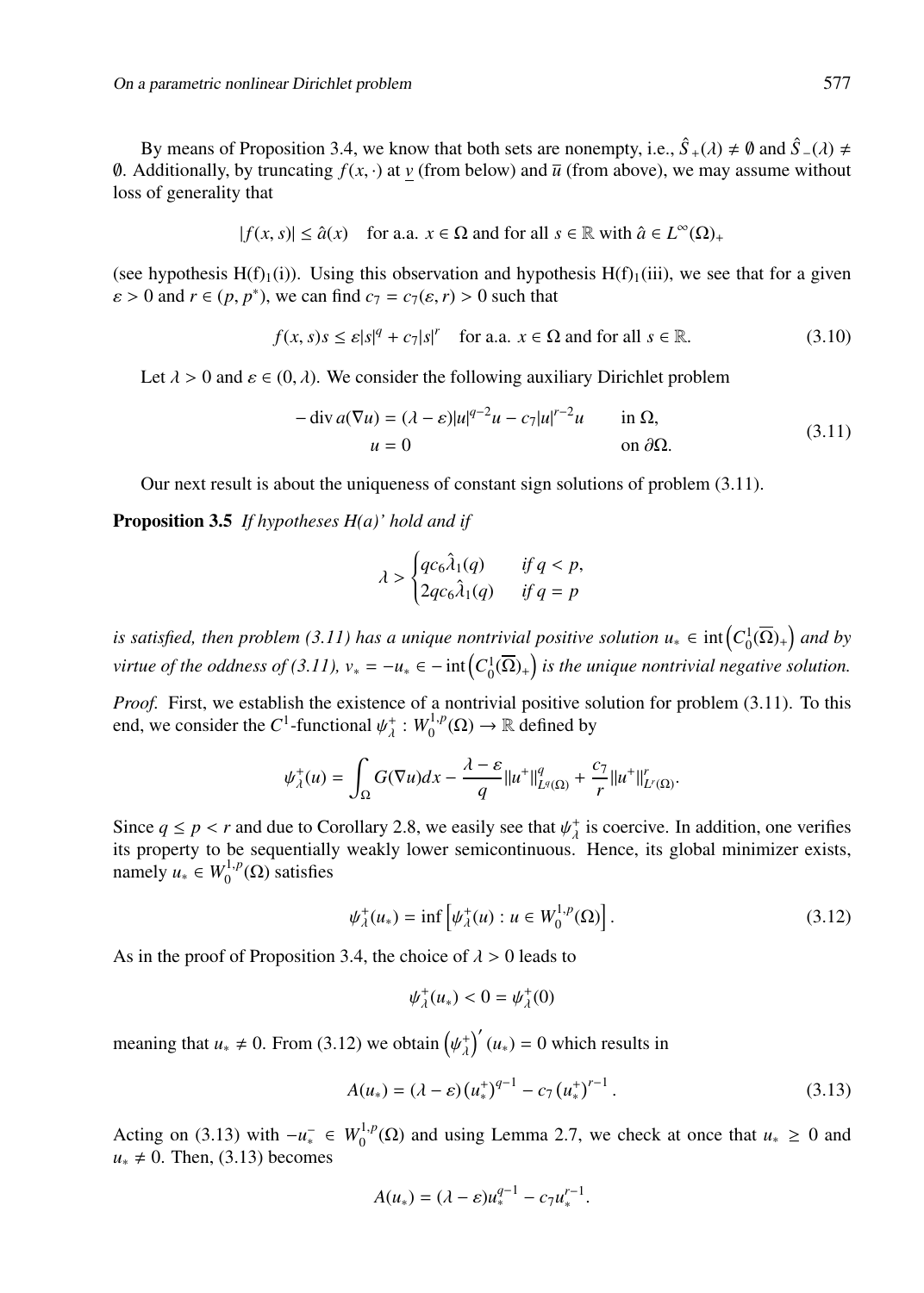Hence, *u*<sup>∗</sup> is a nontrivial positive solution of (3.11). Moreover, as before (see the proof of Proposition 3.4) using the nonlinear regularity theory (see [25], [26]) and the nonlinear maximum principle (see [31]), it holds  $u_* \in \text{int}\left(C_0^1(\overline{\Omega})_+\right)$ .

It remains to show the uniqueness of this solution *u*∗. For this purpose, we consider the integral functional  $\sigma_+ : L^1(\Omega) \to \overline{\mathbb{R}} = \mathbb{R} \cup {\infty}$  defined by

$$
\sigma_+(u) = \begin{cases} \int_{\Omega} G(\nabla u^{\frac{1}{q}}) dx & \text{if } u \ge 0, u^{\frac{1}{q}} \in W_0^{1,p}(\Omega), \\ +\infty & \text{otherwise.} \end{cases}
$$

Let  $u_1, u_2 \in \text{dom } \sigma_+$  and let  $u = (tu_1 + (1 - t)u_2)^{\frac{1}{q}}$  with  $t \in [0, 1]$ . From Díaz-Saá [17, Lemma 1] we have

$$
\|\nabla u(x)\| \le \left(t\left\|\nabla u_1(x)^{\frac{1}{q}}\right\|^q + (1-t)\left\|\nabla u_2(x)^{\frac{1}{q}}\right\|^q\right)^{\frac{1}{q}} \quad \text{a.e. in } \Omega,
$$

thus,

$$
G_0(||\nabla u(x)||) \le G_0 \left( \left( t \left\| \nabla u_1(x)^{\frac{1}{q}} \right\|^q + (1-t) \left\| \nabla u_2(x)^{\frac{1}{q}} \right\|^q \right)^{\frac{1}{q}} \right) \le t G_0 \left( \left\| \nabla u_1(x)^{\frac{1}{q}} \right\| \right) + (1-t) G_0 \left( \left\| \nabla u_2(x)^{\frac{1}{q}} \right\| \right),
$$

thanks to hypothesis H(a)(iv) and the fact that  $G_0$  is increasing. Since  $G(\xi) = G_0(||\xi||)$  for all  $\xi \in \mathbb{R}^N$ , it follows that

$$
G(\nabla u(x)) \le tG\left(\nabla u_1(x)^{\frac{1}{q}}\right) + (1-t)G\left(\nabla u_2(x)^{\frac{1}{q}}\right) \quad \text{a.e. in } \Omega
$$

proving that  $\sigma_+$  is convex. Using Fatou's Lemma we infer that  $\sigma_+$  is lower semicontinuous as well.

Let  $u, v \in W_0^{1,p}(\Omega)$  be two nontrivial positive solutions of (3.11). As done in the first part of the proof, we know that  $u, v \in \text{int}\left(C_0^1(\overline{\Omega})_+\right)$ , thus  $u, v \in \text{dom }\sigma_+$ . Let  $h \in C_0^1(\overline{\Omega})$ . For  $t \in (0, 1)$  sufficiently small we have  $u^q + th$ ,  $v^q + th \in \text{int}(C_0^1(\overline{\Omega})_+)$  which implies that  $\sigma_+$  is Gateaux differentiable at  $u^q$ and  $v<sup>q</sup>$  in the direction *h*. Moreover, via the chain rule, we obtain

$$
\sigma'_{+}(u^q)(h) = \frac{1}{q} \int_{\Omega} \frac{-\operatorname{div} a(\nabla u)}{u^{q-1}} h dx,
$$
\n(3.14)

$$
\sigma'_{+}(v^q)(h) = \frac{1}{q} \int_{\Omega} \frac{-\operatorname{div} a(\nabla v)}{v^{q-1}} h dx.
$$
 (3.15)

Since  $\sigma_+$  is convex, it is clear that  $\sigma'_+$  is monotone. Therefore, using (3.14) and (3.15), it holds

$$
0 \leq \langle \sigma'_+(u^q) - \sigma'_+(v^q), u^q - v^q \rangle_{L^1(\Omega)}
$$
  
=  $\frac{1}{q} \int_{\Omega} \left( \frac{-\operatorname{div} a(\nabla u)}{u^{q-1}} + \frac{\operatorname{div} a(\nabla v)}{v^{q-1}} \right) (u^q - v^q) dx$   
=  $\frac{1}{q} \int_{\Omega} \left( \frac{(\lambda - \varepsilon)u^{q-1} - c_7 u^{r-1}}{u^{q-1}} - \frac{(\lambda - \varepsilon)v^{q-1} - c_7 v^{r-1}}{v^{q-1}} \right) (u^q - v^q) dx$   
=  $\frac{c_7}{q} \int_{\Omega} (v^{r-q} - u^{r-q}) (u^q - v^q) dx.$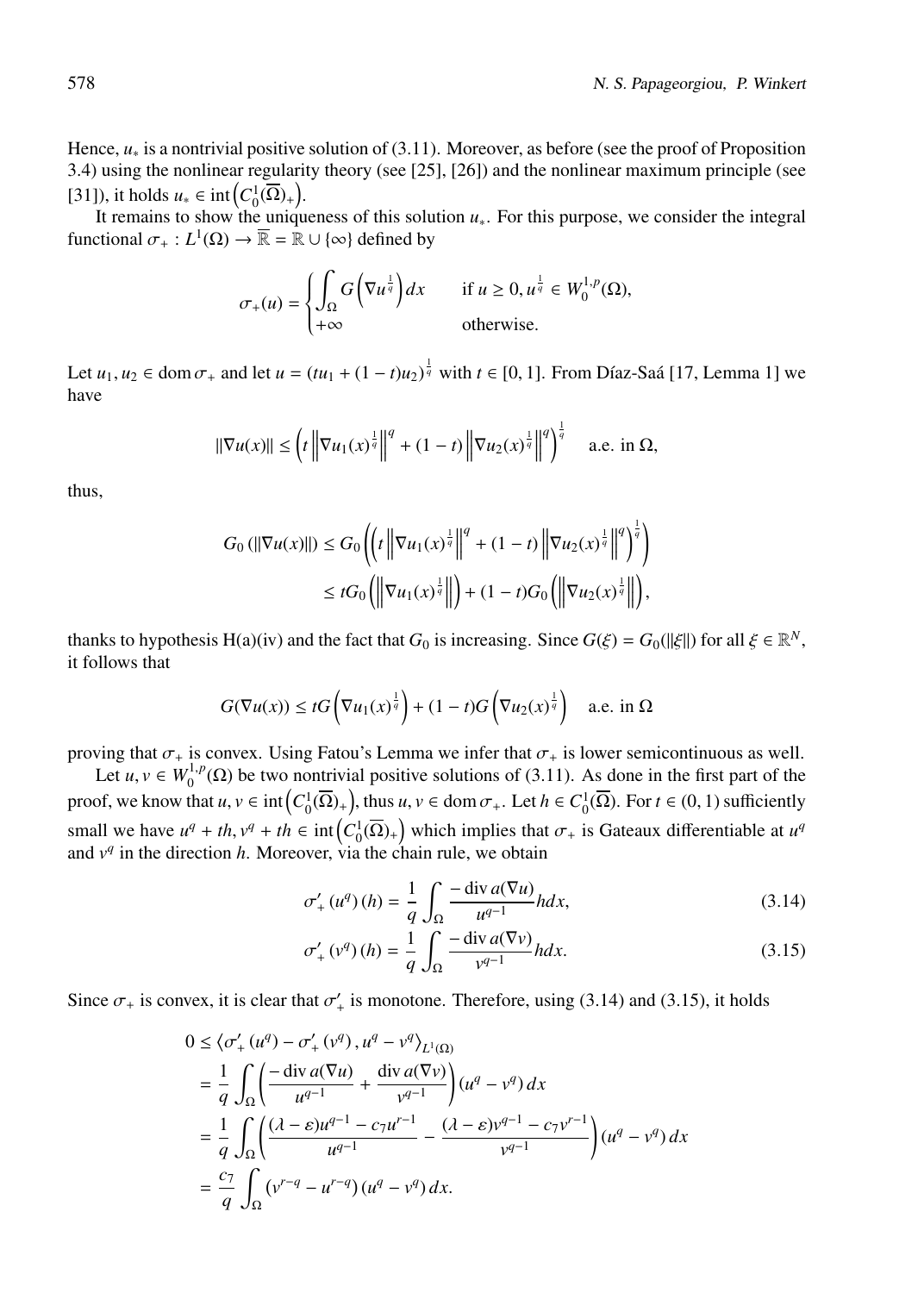Since  $s \mapsto s^{r-q}$  is strictly increasing in  $(0, \infty)$ , it follows that  $u = v$ , hence  $u_* \in \text{int}\left(C_0^1(\overline{\Omega})_+\right)$  is the unique nontrivial positive solution of  $(3.11)$ .

Evidently the oddness of (3.11) implies that  $v_* = -u_* \in -\text{int}\left(C_0^1(\overline{\Omega})_+\right)$  is the unique nontrivial negative solution of  $(3.11)$ .

Now, these two solutions  $u_* \in \text{int}\left(C_0^1(\overline{\Omega})_+\right)$  and  $v_* = -\text{int}\left(C_0^1(\overline{\Omega})_+\right)$  of the auxiliary problem  $(3.11)$  lead to the existence of extremal nontrivial constant sign solutions for problem  $(P)$ <sub>λ</sub> when  $\lambda > 0$  is sufficiently large. We obtain the following result.

Proposition 3.6 *Let hypotheses H(a)' and H(f)*<sup>1</sup> *hold and suppose*

$$
\lambda > \begin{cases} qc_6\lambda_1(q) & \text{if } q < p, \\ 2qc_6\lambda_1(q) & \text{if } q = p. \end{cases}
$$

Then problem  $(P)_{\lambda}$  has a smallest nontrivial positive solution  $u_+ \in \text{int}\left(C_0^1(\overline{\Omega})_+\right)$  and a greatest *nontrivial negative solution v*<sub>−</sub>  $\in$  −  $\text{int}\left(C_0^1(\overline{\Omega})_+\right)$ *.* 

*Proof.* As we already noted, it suffices to establish the existence of a smallest nontrivial element in  $\hat{S}_{+}(\lambda) = S_{+}(\lambda) \cap [0, \bar{u}] \subseteq \text{int}\left(C_0^1(\overline{\Omega})_+\right)$  and the existence of a greatest nontrivial negative solution in  $\hat{S}$ <sub>−</sub>( $\lambda$ ) = *S*<sub>−</sub>( $\lambda$ )  $\cap$  [ $\underline{v}$ , 0]  $\subseteq$  - int $(C_0^1(\overline{\Omega})_+)$ .

**Claim:**  $u_* \leq u$  for all  $u \in \hat{S}_+(\lambda)$ .

Let  $\tilde{u} \in \hat{S}_*(\lambda)$  and consider the Caratheodory function

$$
\gamma_{\lambda}^{+}(x,s) = \begin{cases}\n0 & \text{if } s < 0, \\
(\lambda - \varepsilon)s^{q-1} - c_7 s^{r-1} & \text{if } 0 \le s \le \tilde{u}(x), \\
(\lambda - \varepsilon)\tilde{u}(x)^{q-1} - c_7 \tilde{u}(x)^{r-1} & \text{if } \tilde{u}(x) < s.\n\end{cases}
$$
\n(3.16)

We set  $\Gamma_{\lambda}^{+}(x, s) = \int_{0}^{s} \gamma_{\lambda}^{+}(x, t) dt$  and consider the *C*<sup>1</sup>-functional  $\hat{\psi}_{\lambda}^{+}: W_{0}^{1, p}(\Omega) \to \mathbb{R}$  defined by

$$
\hat{\psi}_{\lambda}^{+}(u) = \int_{\Omega} G(\nabla u) dx - \int_{\Omega} \Gamma_{\lambda}^{+}(x, u) dx.
$$

Thanks to (3.16) it is obvious that  $\hat{\psi}^+_{\lambda}$  is coercive and it is also sequentially weakly lower semicontinuous. Thus, we find  $\hat{u}_* \in W_0^{1,p}(\Omega)$  such that

$$
\hat{\psi}_{\lambda}^{+}(\hat{u}_{*}) = \inf \left[ \hat{\psi}_{\lambda}^{+}(u) : u \in W_{0}^{1,p}(\Omega) \right]. \tag{3.17}
$$

As before (see the proof of Proposition 3.4 and recall the choice of  $\lambda > 0$ ), we have

$$
\hat{\psi}_{\lambda}^{+}(\hat{u}_{*}) < 0 = \hat{\psi}_{\lambda}^{+}(0),
$$

hence  $\hat{u}_* \neq 0$ . From (3.17) we have

$$
A\left(\hat{u}_{*}\right) = N_{\gamma_{\lambda}^{+}}\left(\hat{u}_{*}\right). \tag{3.18}
$$

Applying again  $-\hat{u}_* \in W_0^{1,p}(\Omega)$  as test function to (3.18), it follows from Lemma 2.7(c) that  $\hat{u}_* \ge$ 0,  $\hat{u}_* \neq 0$ . Furthermore, we act on (3.18) with  $(\hat{u}_* - \tilde{u})^+ \in W_0^{1,p}(\Omega)$ . Then, from (3.10), (3.16) and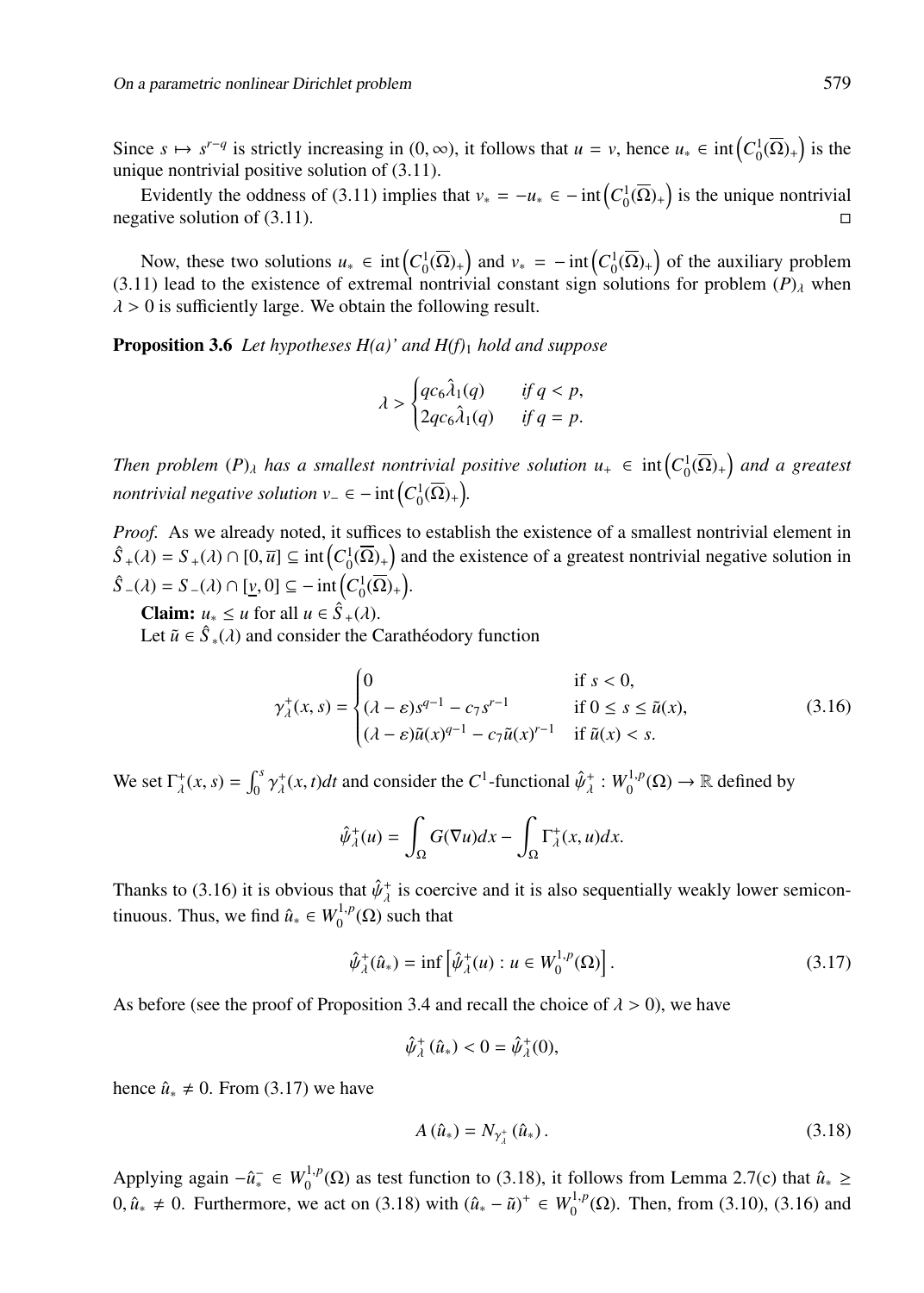the fact that  $\tilde{u} \in \hat{S}_{+}(\lambda)$ , it follows

$$
\langle A(\hat{u}_*),(\hat{u}_* - \tilde{u})^+ \rangle = \int_{\Omega} \gamma_{\lambda}^+ (x, \hat{u}_*) (\hat{u}_* - \tilde{u})^+ dx
$$
  

$$
= \int_{\Omega} \left( (\lambda - \varepsilon) \tilde{u}^{q-1} - c_7 \tilde{u}^{r-1} \right) (\hat{u}_* - \tilde{u})^+ dx
$$
  

$$
\leq \int_{\Omega} \left( \lambda \tilde{u}^{q-1} - f(u, \tilde{u}) \right) (\hat{u}_* - \tilde{u})^+ dx
$$
  

$$
= \langle A(\tilde{u}), (\hat{u}_* - \tilde{u})^+ \rangle.
$$

We deduce

$$
\int_{\{\hat{u}_*\geq \tilde{u}\}} (a\left(\nabla \hat{u}_*\right) - a\left(\nabla \tilde{u}\right), \nabla \hat{u}_* - \nabla \tilde{u}\right)_{\mathbb{R}^N} dx \leq 0,
$$

which implies that  $|{\hat{u}_* > \tilde{u}}|_N = 0$  due to Lemma 2.7(a). Hence

$$
0 \neq \hat{u}_* \in [0, \tilde{u}] = \left\{ u \in W_0^{1,p}(\Omega) : 0 \le u(x) \le \tilde{u}(x) \text{ a.e. in } \Omega \right\}.
$$

By virtue of (3.16) and (3.18), we see that  $\hat{u}_*$  is a nontrivial positive solution of (3.11), hence  $\hat{u}_*$  = *u*<sup>∗</sup> ∈ int $(C_0^1(\overline{\Omega})_+$  (see Proposition 3.5). Therefore *u*<sup>∗</sup> ≤  $\tilde{u}$  and since  $\tilde{u} \in \hat{S}_+({\lambda})$  is arbitrary, we have proved the claim.

Let  $C \subseteq \hat{S}_+(\lambda)$  be a chain, i.e., a totally ordered subset of  $\hat{S}_+(\lambda)$ . According to Dunford-Schwartz [18, p. 336], there exists a sequence  $(u_n)_{n\geq 1} \subseteq \hat{S}_+(\lambda)$  such that

$$
\inf C=\inf_{n\geq 1}u_n.
$$

We have

$$
A(u_n) = \lambda u_n^{q-1} - N_f(u_n), \qquad u_* \le u_n \le \overline{u} \quad \text{ for all } n \ge 1.
$$
 (3.19)

Therefore,  $(u_n)_{n\geq 1} \subseteq W_0^{1,p}(\Omega)$  is bounded and we may assume that

$$
u_n \rightharpoonup u \text{ in } W_0^{1,p}(\Omega) \quad \text{ and } \quad u_n \to u \text{ in } L^p(\Omega). \tag{3.20}
$$

Acting on (3.19) with the test function  $u_n - u \in W_0^{1,p}(\Omega)$  and passing to the limit as  $n \to \infty$  combined with (3.20), we obtain

$$
\lim_{n \to \infty} \langle A(u_n), u_n - u \rangle = 0. \tag{3.21}
$$

By means of Proposition 2.11, we know that *A* fulfills the  $(S<sub>+</sub>)$ -property which in view of (3.21) and the weak convergence in  $W_0^{1,p}(\Omega)$  gives  $u_n \to u$  in  $W_0^{1,p}(\Omega)$ . Then, we directly obtain from (3.19) that

$$
A(u) = \lambda u^{q-1} - N_f(u), \qquad u_* \le u \le \overline{u}
$$

meaning that  $u \in \hat{S}_+(\lambda)$  and  $u = \inf C$ . Since *C* is an arbitrary chain in  $\hat{S}_+(\lambda)$ , the Kuratowski-Zorn Lemma implies that  $\hat{S}_+(\lambda)$  has a minimal element  $u_+ \in \hat{S}_+(\lambda)$ . Since  $\hat{S}_+(\lambda)$  is downward directed, we conclude that  $u_+$  is the smallest nontrivial positive solution of  $(P)_{\lambda}$ .

Similarly, working with the set  $\hat{S}$  −( $\lambda$ ) and using again the Kuratowski-Zorn Lemma, we obtain that  $v_-\in$  − int $\left(C_0^1(\overline{\Omega})_+\right)$  is the greatest nontrivial negative solution of  $(P)_{\lambda}$ .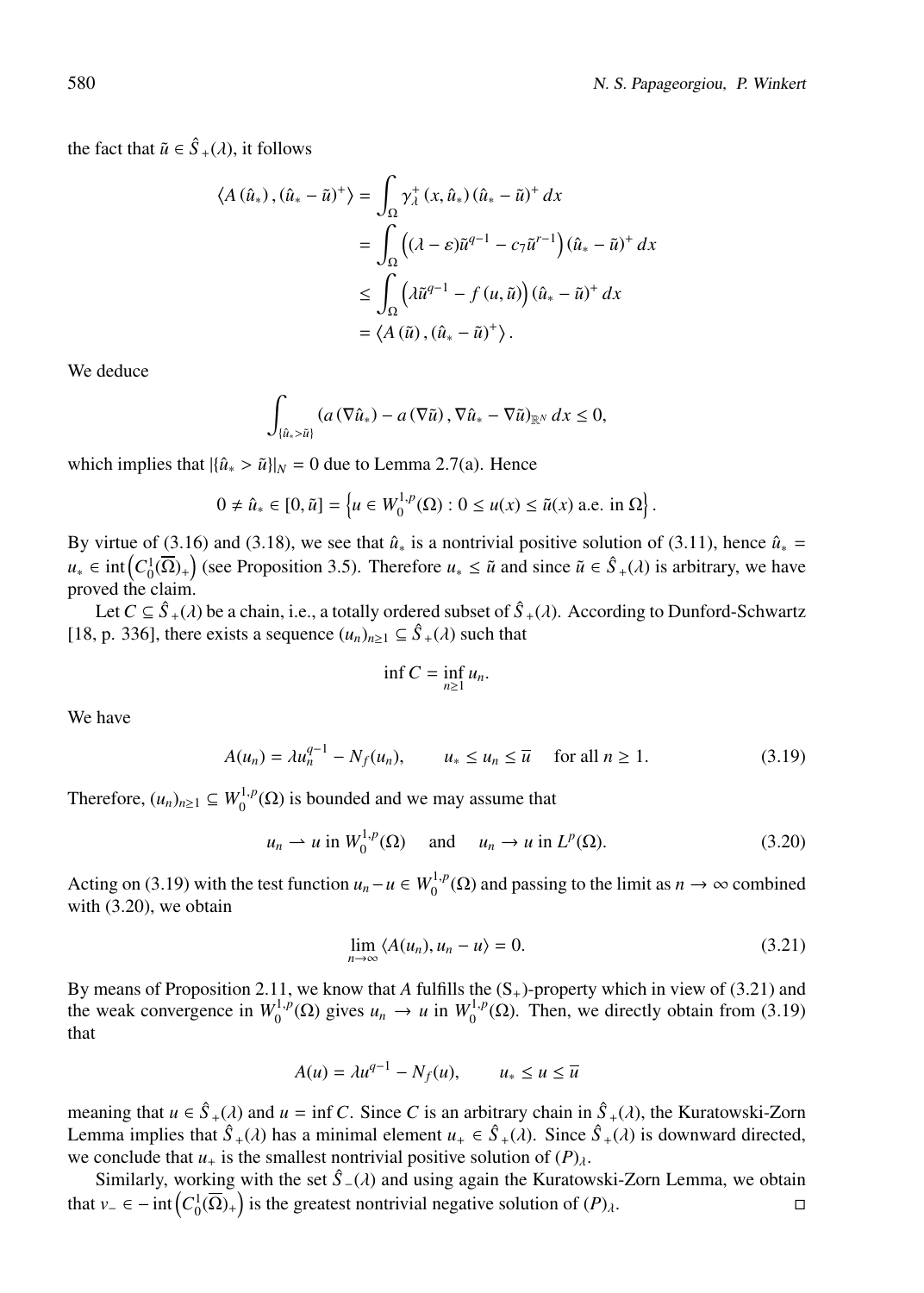Finally, we will prove the existence of a sign-changing solution  $y_0$  of  $(P)$ <sub>λ</sub> lying between these two extremal nontrivial constant sign solutions obtained in the last proposition.

Proposition 3.7 *If hypotheses H(a)' and H(f)*<sup>1</sup> *hold and if*

$$
\lambda > \begin{cases} qc_6\lambda_2(q) & \text{if } q < p, \\ 2qc_6\lambda_2(q) & \text{if } q = p, \end{cases}
$$

is satisfied, then problem  $(P)_{\lambda}$  has a nodal solution  $y_0 \in C_0^1(\overline{\Omega})$ .

*Proof.* Let  $u_+ \in \text{int}\left(C_0^1(\overline{\Omega})_+\right)$  and  $v_-\in -\text{int}\left(C_0^1(\overline{\Omega})_+\right)$  be the two extremal nontrivial constant sign solutions of  $(P)$ <sub> $\lambda$ </sub> produced in Proposition 3.6. We introduce the following truncation function of the reaction of problem  $(P)$ <sub>λ</sub>

$$
h_{\lambda}(x, s) = \begin{cases} \lambda |v_{-}(x)|^{q-2} v_{-}(x) - f(x, v_{-}(x)) & \text{if } s < v_{-}(x), \\ \lambda |s|^{q-2} s - f(x, s) & \text{if } v_{-}(x) \le s \le u_{+}(x), \\ \lambda u_{+}(x)^{q-1} - f(x, u_{+}(x)) & \text{if } u_{+}(x) < s. \end{cases}
$$
(3.22)

Of course,  $h : \Omega \times \mathbb{R} \to \mathbb{R}$  is a Caratheodory function. In addition, we need the positive and negative truncations of  $h_\lambda(x, \cdot)$ , namely the Caratheodory functions  $h_\lambda^{\pm}(x, s) = h_\lambda(x, \pm s^{\pm})$ . Let  $H_\lambda(x, s) =$  $\int_0^s h_\lambda(x,t) dt$  and  $H^{\pm}_{\lambda}(x,s) = \int_0^s h^{\pm}_{\lambda}(x,t) dt$ . We consider the C<sup>1</sup>-functionals  $\beta_{\lambda}, \beta^{\pm}_{\lambda}: W_0^{1,p}(\Omega) \to \mathbb{R}$ defined by

$$
\beta_{\lambda}(u) = \int_{\Omega} G(\nabla u) dx - \int_{\Omega} H_{\lambda}(x, u) dx,
$$

$$
\beta_{\lambda}^{\pm}(u) = \int_{\Omega} G(\nabla u) dx - \int_{\Omega} H_{\lambda}^{\pm}(x, u) dx.
$$

Claim 1:

$$
K_{\beta_{\lambda}} \subseteq [v_-, u_+] = \left\{ u \in W_0^{1,p}(\Omega) : v_-(x) \le u(x) \le u_+(x) \text{ a.e. in } \Omega \right\},\
$$
  

$$
K_{\beta_{\lambda}^+} = \{0, u_+\}, \quad K_{\beta_{\lambda}^-} = \{v_-, 0\}.
$$

Let  $u \in K_{\beta_{\lambda}}$ . Then

$$
A(u) = N_{h_{\lambda}}(u). \tag{3.23}
$$

Taking  $(u - u_+)$ <sup>+</sup>  $\in W_0^{1,p}(\Omega)$  as test function in (3.23) we derive thanks to (3.22)

$$
\langle A(u), (u - u_{+})^{+} \rangle = \int_{\Omega} h_{\lambda}(x, u) (u - u_{+})^{+} dx
$$
  
= 
$$
\int_{\Omega} \left[ \lambda u_{+}^{q-1} - f(x, u_{+}) \right] (u - u_{+})^{+} dx
$$
  
= 
$$
\langle A(u_{+}), (u - u_{+})^{+} \rangle,
$$

hence,

$$
\int_{\{u>u_+\}} (a(\nabla u)-a(\nabla u_+), \nabla u-\nabla u_+)_{{\mathbb R}^N}\,dx=0.
$$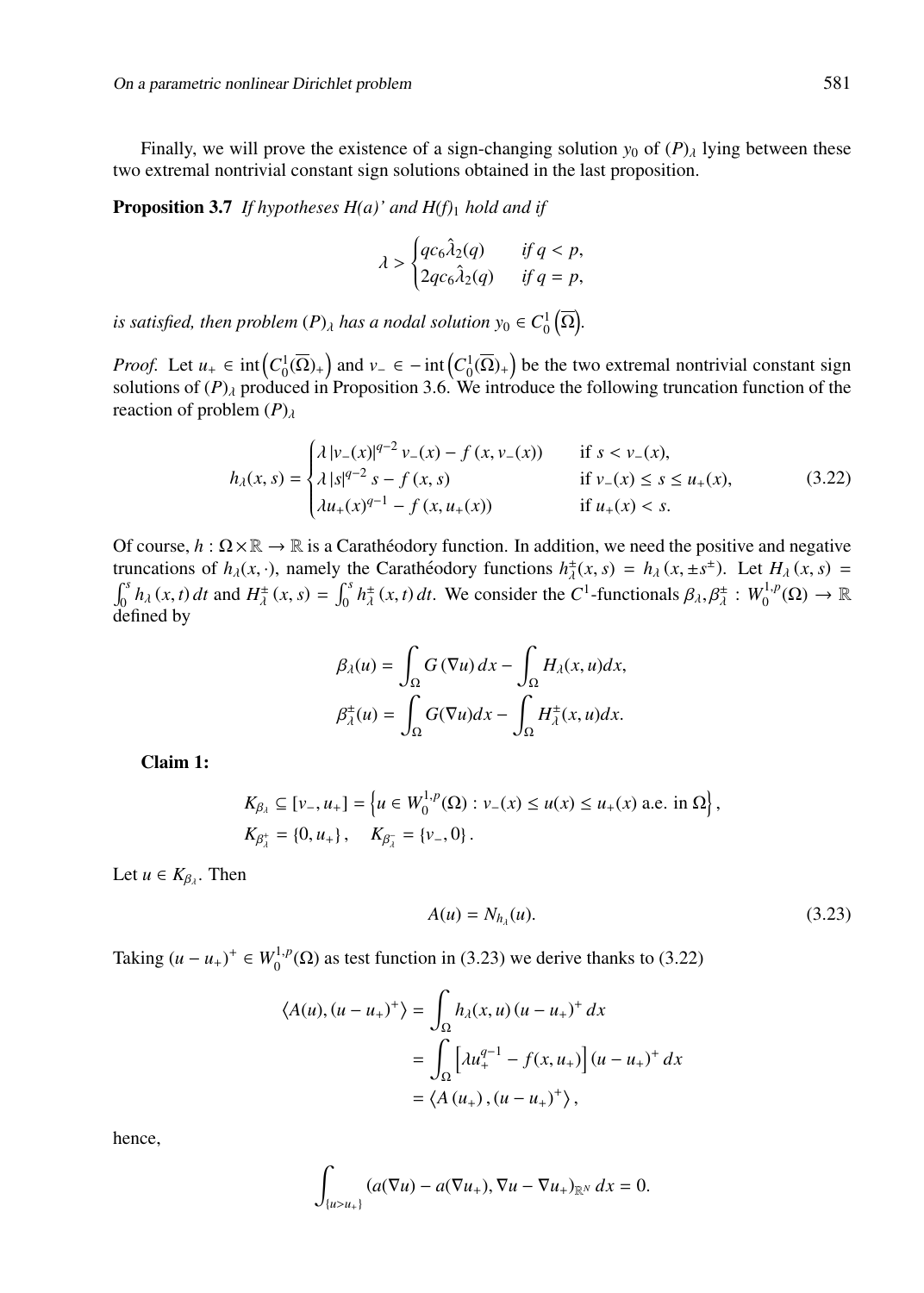This gives  $|(u > u_+)|_N = 0$  (see Lemma 2.7(a)), thus  $u \le u_+$ .

Similarly, acting on (3.23) with  $(v_ - - u)^+ \in W_0^{1,p}(\Omega)$  we obtain  $v_- \le u$ . Hence

$$
K_{\beta_\lambda}\subseteq[\nu_-,u_+].
$$

In the same way, we show that

$$
K_{\beta_{\lambda}^{+}} \subseteq [0, u_{+}] = \left\{ u \in W_{0}^{1, p}(\Omega) : 0 \le u(x) \le u_{+}(x) \text{ a.e. in } \Omega \right\},\
$$
  

$$
K_{\beta_{\lambda}^{-}} \subseteq [v_{-}, 0] = \left\{ u \in W_{0}^{1, p}(\Omega) : v_{-}(x) \le u(x) \le 0 \text{ a.e. in } \Omega \right\}.
$$

Since  $u_+$  and  $v_-$  are the extremal constant sign solutions of  $(P)$ <sub>λ</sub> and due to the fact that the positive and negative solutions of  $(P)$ <sub>λ</sub> are exactly the critical points of  $\beta^+_{\lambda}$  and  $\beta^-_{\lambda}$ , respectively, we infer that

$$
K_{\beta_{\lambda}^{+}} = \{0, u_{+}\}\
$$
 and  $K_{\beta_{\lambda}^{-}} = \{v_{-}, 0\}.$ 

This proves Claim 1.

**Claim 2:**  $u_+ \in \text{int}\left(C_0^1(\overline{\Omega})_+\right)$  and  $v_- \in -\text{int}\left(C_0^1(\overline{\Omega})_+\right)$  are local minimizers of  $\beta_\lambda$ .

Clearly, the functional  $\beta_{\lambda}^{+}$  is coercive and sequentially weakly lower semicontinuous. Then we find  $\hat{u} \in W_0^{1,p}(\Omega)$  such that

$$
\beta_\lambda^+(\hat{u}) = \inf \left\{ \beta_\lambda^+(u) : u \in W_0^{1,p}(\Omega) \right\}.
$$

As in the proof of Proposition 3.4, we can show that  $\beta_{\lambda}^+(u) < 0 = \beta_{\lambda}^+(0)$ , hence  $\hat{u} \neq 0$ . Therefore  $\hat{u} = u_+ \in \text{int}\left( C_0^1(\overline{\Omega})_+ \right)$  (see Claim 1). Note that  $\beta_{\lambda} \Big|_{C_0^1(\overline{\Omega})_+} = \beta_{\lambda}^+ \Big|_{C_0^1(\overline{\Omega})_+}$ . Then,  $u_+ \in \text{int}\left( C_0^1(\overline{\Omega})_+ \right)$  is a local  $C_0^1(\overline{\Omega})$ -minimizer of  $\beta_\lambda$  and by virtue of Proposition 2.10 *u*<sub>+</sub> is a local  $W_0^{1,p}(\Omega)$ -minimizer of  $β_λ$ . Similarly, using  $β_λ$  instead of  $β_λ$ , we obtain the assertion for  $ν_− ∈ -int(C₀_0(Ω) +)$ . This proves Claim 2.

Without loss of generality, we may assume that  $\beta_\lambda(v_-) \leq \beta_\lambda(u_+)$  (the analysis is similar if the opposite inequality holds). Furthermore, we may assume that  $u_+$  is an isolated element of  $K_\beta$ (otherwise we have a whole sequence of distinct nontrivial solutions of  $(P)_{\lambda}$ ). Then, there exists  $ρ ∈ (0, 1)$  such that  $||ν_ - - u_+||_{W_0^{1,p}(\Omega)} > ρ$  and

$$
\beta_{\lambda}(v_{-}) \leq \beta_{\lambda}(u_{+}) < \inf \left[ \beta_{\lambda}(u) : ||u - u_{+}||_{W_{0}^{1,p}(\Omega)} = \rho \right] = \eta_{\rho}^{\lambda}
$$
\n(3.24)

(see, for example, Aizicovici-Papageorgiou-Staicu [1, Proof of Proposition 29]). Since  $\beta_{\lambda}$  is coercive it satisfies the PS-condition (see Proposition 2.13). This fact and (3.24) permit the application of the Mountain Pass Theorem (Theorem 2.2), which ensures the existence of an element  $y_0 \in W_0^{1,p}(\Omega)$ such that

$$
y_0 \in K_{\beta_\lambda} \subseteq [v_-, u_+] \text{ (see Claim 1) and } \eta_\rho^\lambda \le \beta_\lambda(y_0). \tag{3.25}
$$

From (3.25) it follows that *y*<sub>0</sub> is a solution of  $(P)$ <sub>λ</sub> (see (3.22)) and *y*<sub>0</sub>  $\notin \{v_-, u_+\}$  (see also (3.25)). The nonlinear regularity theory implies that  $y_0 \in C_0^1(\overline{\Omega})$ . Since  $y_0 \in [\nu_-, u_+] \setminus \{\nu_-, u_+ \}$ , the extremality of *v*<sub>−</sub> and *u*<sub>+</sub> implies that *y*<sub>0</sub> is nodal provided *y*<sub>0</sub>  $\neq$  0.

Thanks to Theorem 2.2 we also have that

$$
\beta_{\lambda}(y_0) = \inf_{\gamma \in \Gamma} \max_{0 \le t \le 1} \beta_{\lambda}(\gamma(t)),\tag{3.26}
$$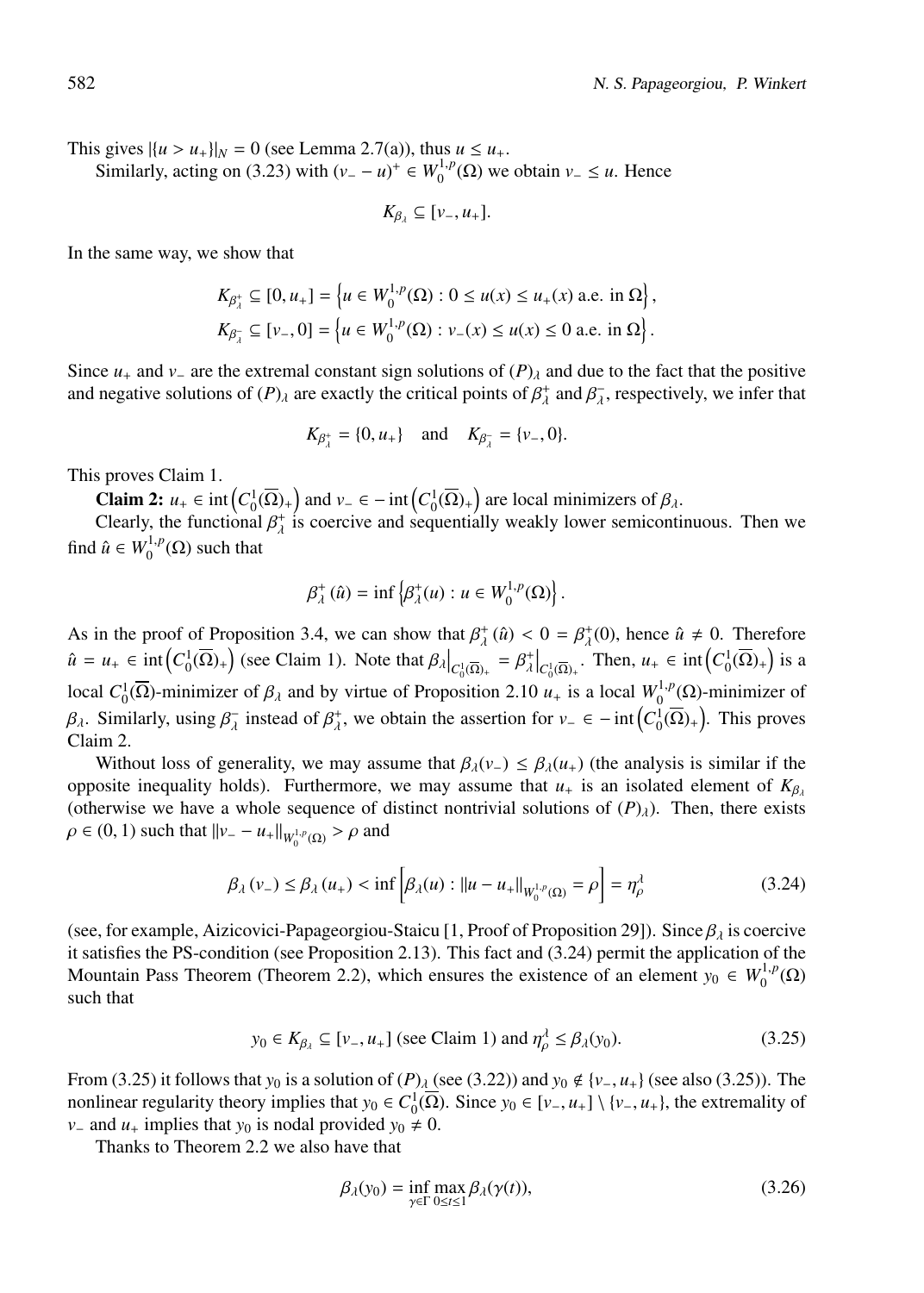where  $\Gamma = \left\{ \gamma \in C \left( [0, 1], W_0^{1, p}(\Omega) \right) : \gamma(0) = \nu_-, \gamma(1) = u_+ \right\}$ . In order to show the nontriviality of  $y_0$  it suffices to produce a path  $\gamma_* \in \Gamma$  such that  $\beta_{\lambda}(\gamma_*(t)) \neq 0$  for all  $t \in [0, 1]$  (see (3.26)).

By means of hypothesis H(f)<sub>1</sub>(iii), given  $\varepsilon > 0$ , we find  $\delta = \delta(\varepsilon) > 0$  such that

$$
|f(x, s)| \le \varepsilon |s|^{q-1} \quad \text{for a.a. } x \in \Omega \text{ and for all } |s| \le \delta,
$$

which implies that

$$
F(x, s) \le \frac{\varepsilon}{q} |s|^q \quad \text{for a.a. } x \in \Omega \text{ and for all } |s| \le \delta. \tag{3.27}
$$

Recall (see Section 2) that  $\partial B_1^{L^q} = \{u \in L^q(\Omega) : ||u||_{L^q(\Omega)} = 1\}$  and  $M_q = W_0^{1,q}(\Omega) \cap \partial B_1^{L^q}$ . Defining  $M_q^c = M_q \cap C_0^1(\overline{\Omega})$ , we endow  $M_q$  with the relative  $W_0^{1,p}(\Omega)$ -topology and  $M_q^c$  with the relative  $C_0^1(\overline{\Omega})$ topology. Evidently,  $M_q^c$  is dense in  $M_q$  which implies that  $C\left([-1,1],M_q^c\right)$  is dense in  $C\left([-1,1],M_q\right)$ as well. We consider the following two sets of continuous paths

$$
\hat{\Gamma}(q) = \left\{ \hat{\gamma} \in C \left( [-1, 1], M_q \right) : \hat{\gamma}(-1) = -\hat{u}_1(q), \hat{\gamma}(1) = \hat{u}_1(q) \right\}, \text{(cf. Section 2)},
$$
\n
$$
\hat{\Gamma}_c(q) = \left\{ \hat{\gamma} \in C \left( [-1, 1], M_q^c \right) : \hat{\gamma}(-1) = -\hat{u}_1(q), \hat{\gamma}(1) = \hat{u}_1(q) \right\}.
$$

Note that  $\hat{\Gamma}_c(q)$  is dense in  $\hat{\Gamma}(q)$ . Taking into account the variational characterization of the second eigenvalue  $\hat{\lambda}_2(q)$  (see Proposition 2.12), we find  $\hat{\gamma} \in \hat{\Gamma}(q)$  such that

$$
\max_{-1 \le t \le 1} \|\nabla \hat{\gamma}(t)\|_{L^q(\Omega)}^q < \hat{\lambda}_2(q) + \frac{\delta}{2}.\tag{3.28}
$$

The density of  $\hat{\Gamma}_c(q)$  in  $\hat{\Gamma}(q)$  implies that for a given  $\varepsilon > 0$  there exists  $\hat{\gamma}_0 \in \hat{\Gamma}_c(q)$  such that

$$
\max_{-1\leq t\leq 1}||\hat{\gamma}(t)-\hat{\gamma}_0(t)||_{W_0^{1,q}(\Omega)}<\varepsilon,
$$

from which we derive that

$$
\max_{-1 \le t \le 1} \|\nabla \hat{\gamma}(t) - \nabla \hat{\gamma}_0(t)\|_{L^q(\Omega)} < \varepsilon. \tag{3.29}
$$

Combining (3.28) and (3.29), there holds, for every  $t \in [-1, 1]$ ,

$$
\begin{aligned} \|\nabla \hat{\gamma}_0(t)\|_{L^q(\Omega)} &\leq \|\nabla \hat{\gamma}_0(t) - \nabla \hat{\gamma}(t)\|_{L^q(\Omega)} + \|\nabla \hat{\gamma}(t)\|_{L^q(\Omega)} \\ &< \varepsilon + \left(\hat{\lambda}_2(q) + \frac{\delta}{2}\right)^{\frac{1}{q}}. \end{aligned}
$$

Choosing  $0 < \varepsilon < (\lambda_2(q) + \delta)^{\frac{1}{q}} - (\lambda_2(q) + \frac{\delta}{2})^{\frac{1}{q}}$ , we obtain

$$
\|\nabla \hat{\gamma}_0(t)\|_{L^q(\Omega)} < \left(\hat{\lambda}_2(q) + \delta\right)^{\frac{1}{q}} \quad \text{for all } t \in [-1, 1],
$$

meaning that

$$
\max_{-1 \le t \le 1} ||\nabla \hat{\gamma}_0(t)||_{L^q(\Omega)}^q < \hat{\lambda}_2(q) + \delta. \tag{3.30}
$$

Since  $\hat{\gamma}_0([-1, 1]) \subseteq C_0^1(\overline{\Omega})$  is compact and due to  $u_+ \in \text{int}\left(C_0^1(\overline{\Omega})_+\right), v_- \in -\text{int}\left(C_0^1(\overline{\Omega})_+\right)$ , we can find  $\eta \in (0, 1)$  such that

$$
|\eta u(x)| \le \delta \tag{3.31}
$$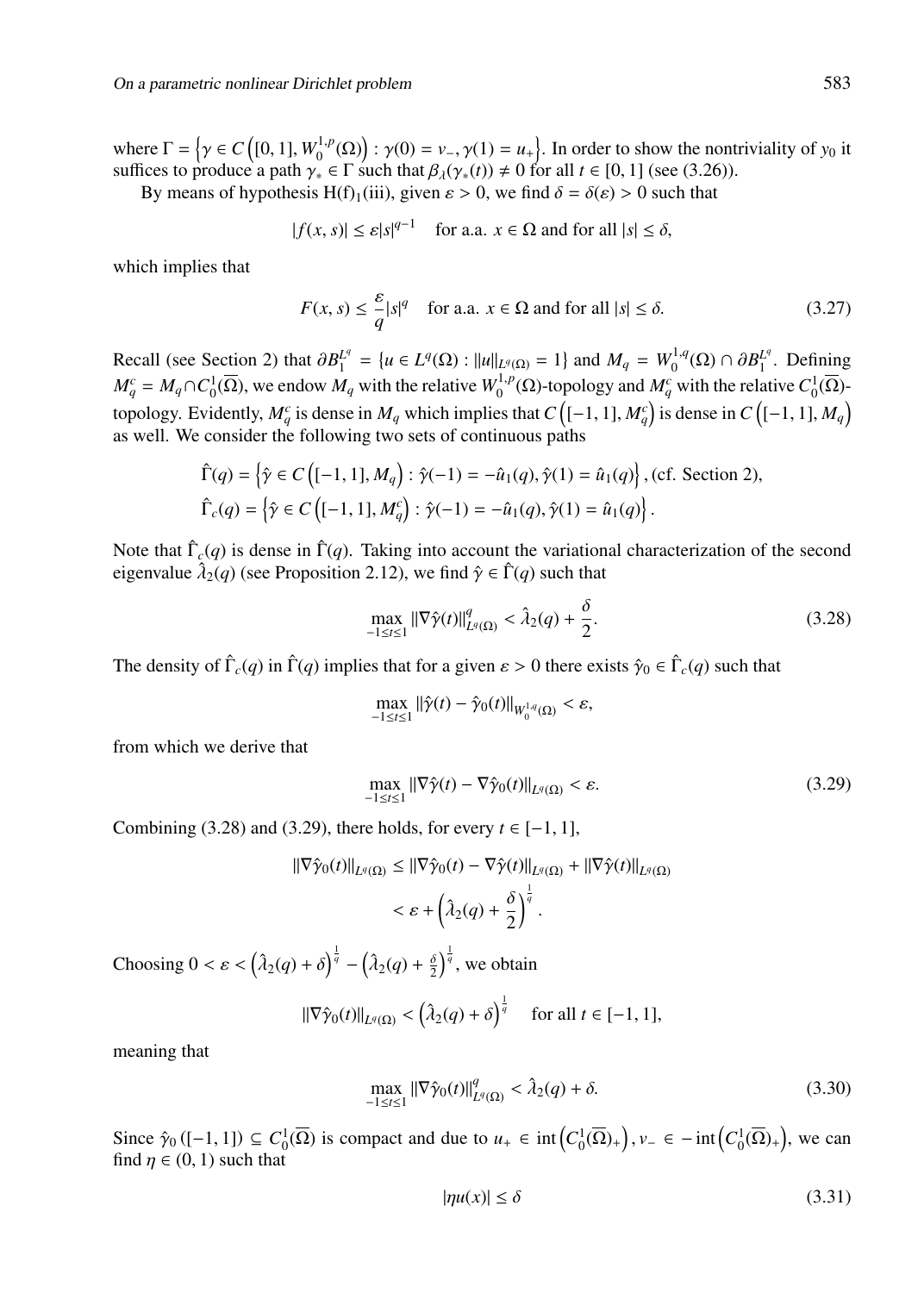for all  $x \in \overline{\Omega}$ , all  $u \in \hat{\gamma}_0$  ([-1, 1]), and  $\eta u \in [v_-, u_+]$  for all  $u \in \hat{\gamma}_0$  ([-1, 1]).

First let us suppose that *q* < *p*. Then, thanks to Corollary 2.8,  $||u||_{L^q(Q)} = 1$ , (3.27), (3.30), (3.31), and  $u \in \hat{\gamma}_0$  ([−1, 1]), it follows

$$
\beta_{\lambda}(\eta u) = \int_{\Omega} G(\nabla(\eta u)) dx - \int_{\Omega} H_{\lambda}(x, \eta u) dx
$$
  
\n
$$
\leq c_{5} \left( \eta^{q} ||\nabla u||_{L^{q}(\Omega)}^{q} + \eta^{p} ||\nabla u||_{L^{p}(\Omega)}^{p} \right) - \frac{\lambda \eta^{q}}{q} + \int_{\Omega} F(x, \eta u) dx
$$
  
\n
$$
\leq c_{5} \left( \eta^{q} ||\nabla u||_{L^{q}(\Omega)}^{q} + \eta^{p} ||\nabla u||_{L^{p}(\Omega)}^{p} \right) - \frac{\lambda \eta^{q}}{q} + \frac{\varepsilon}{q} \eta^{q}
$$
  
\n
$$
\leq \eta^{q} \left[ c_{5} \left( \lambda_{2}(q) + \delta \right) - \frac{\lambda - \varepsilon}{q} \right] + c_{5} \eta^{p} ||\nabla u||_{L^{p}(\Omega)}^{p}.
$$
\n(3.32)

Since  $\hat{\gamma}_0([-1, 1]) \subseteq C_0^1(\overline{\Omega})$  is compact, there exists  $\varepsilon^* > 0$  such that

$$
\|\nabla u\|_{L^p(\Omega)}^p \leq \varepsilon^* \quad \text{ for all } u \in \hat{\gamma}_0([-1, 1]).
$$

We choose  $\varepsilon > 0$  and  $\delta \in (0, \varepsilon)$  such that  $q c_5 \delta + \varepsilon < \lambda - q c_5 \hat{\lambda}_2(q)$ . Then, due to (3.32), it holds

$$
\beta_{\lambda}(\eta u) \le -\eta^{q} \hat{\varepsilon}^{*} + \eta^{p} \varepsilon^{*} \quad \text{for some } \hat{\varepsilon}^{*} > 0.
$$

Because  $q < p$ , by choosing  $\eta \in (0, 1)$  even smaller if necessary, we get

$$
\beta_{\lambda}(\eta u) < 0 \quad \text{for all } u \in \hat{\gamma}_0([-1, 1]).
$$

If  $q = p$ , the above argument works for  $\lambda > 2qc_5\lambda_2(q)$ .

Setting  $\gamma_0 = \eta \hat{\gamma}_0$ , we see that  $\gamma_0$  is a continuous path in  $W_0^{1,p}(\Omega)$  (since  $\gamma_0([-1,1]) \subseteq C_0^1(\overline{\Omega})$ ), which connects  $-\eta \hat{u}_1(q)$  and  $\eta \hat{u}_1(q)$  satisfying

$$
\left.\beta_{\lambda}\right|_{\gamma_0} < 0. \tag{3.33}
$$

Recalling that  $K_{\beta^*_{\lambda}} = \{0, u_+\}$  (see Claim 1), we have

$$
\beta_{\lambda}^{+}(u_{+}) = \inf_{u \in W_{0}^{1,p}(\Omega)} \beta_{\lambda}^{+}(u) < 0 = \beta_{\lambda}^{+}(0) \tag{3.34}
$$

(cf. the proof of Claim 2). Invoking the Second Deformation Lemma (see Lemma 2.3) with  $a =$  $\beta^+_{\lambda}(u_+) < 0 = \beta^+_{\lambda}(0) = b,$  we find a homotopy  $h: [0,1] \times \left(\left(\beta^+_{\lambda}\right)^0 \setminus \{0\}\right) \to \left(\beta^+_{\lambda}\right)^0$  such that

$$
h\left(1, \left(\beta_{\lambda}^{+}\right)^{0} \setminus \{0\}\right) = \{u_{+}\}\tag{3.35}
$$

(see (3.34) and Claim 1) and

$$
\beta_{\lambda}^{+}(h(t, u)) \leq \beta_{\lambda}^{+}(u) \quad \text{for all } t \in [0, 1] \text{ and all } u \in (\beta_{\lambda}^{+})^{0} \setminus \{0\}. \tag{3.36}
$$

We set  $\gamma_+(t) = (h(t, \eta \hat{u}_1(q)))^+$  for all  $t \in [0, 1]$  (see (3.33)). Obviously,  $\gamma_+$  is a continuous path in  $W_0^{1,p}(\Omega)$  and we have

$$
\gamma_{+}(0) = (h(0, \eta \hat{u}_1(q)))^+ = \eta \hat{u}_1(q)
$$
  

$$
\gamma_{+}(1) = (h(1, \eta \hat{u}_1(q))^+ = u_+,
$$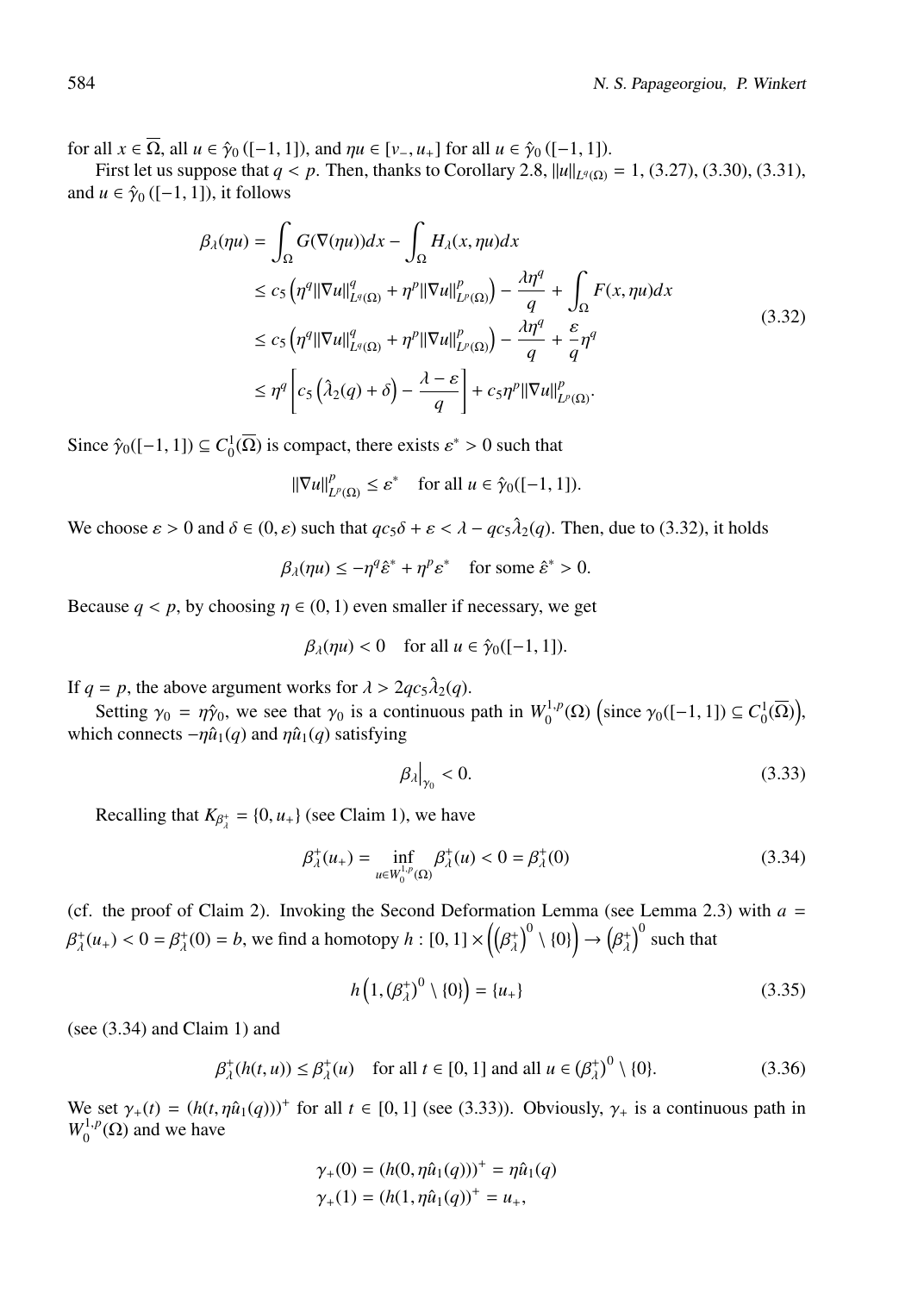due to (3.35). Furthermore, (3.36) and (3.33) imply that

$$
\beta_{\lambda}^{+}(\gamma_{+}(t)) \leq \beta_{\lambda}^{+}(\eta \hat{u}_{1}(q)) < 0 \quad \text{ for all } t \in [0, 1].
$$

Hence,  $\beta_{\lambda}^{+}\big|_{\gamma_{+}} < 0$ . If  $W_{+}^{p} = \{u \in W_{0}^{1,p}(\Omega) : u(x) \ge 0 \text{ a.e. in } \Omega\}$ , then

$$
\beta_{\lambda}|_{W_{+}^{p}} = \beta_{\lambda}^{+}|_{W_{+}^{p}} \quad \text{and} \quad \text{im } \gamma_{+} \subseteq W_{+}^{p},
$$

which yields

$$
\left.\beta_{\lambda}\right|_{\gamma_{+}}<0.\tag{3.37}
$$

In a similar fashion, we produce another continuous path  $\gamma$ <sub>−</sub> in  $W_0^{1,p}(\Omega)$  which connects  $-\eta \hat{u}_1(q)$  and *v*<sup>−</sup>. Furthermore, we have again

$$
\left.\beta_{\lambda}\right|_{\gamma_{-}}<0.\tag{3.38}
$$

We concatenate  $\gamma_-, \gamma_0$ , and  $\gamma_+$  to obtain a continuous path  $\gamma_* \in \Gamma$  such that

$$
\beta_{\lambda}\big|_{\gamma_*}<0,
$$

due to (3.33), (3.37), and (3.38). This implies that  $y_0 \neq 0$ , so  $y_0 \in C_0^1(\overline{\Omega})$  is a nodal solution of  $(P)_{\lambda}$ .

Now, we can state the following multiplicity result for problem  $(P)_{\lambda}$ .

Theorem 3.8 *If hypotheses H(a)*<sup>1</sup> *and H(f)*<sup>1</sup> *hold and assume*

$$
\lambda > \begin{cases} qc_6\lambda_2(q) & \text{if } q < p, \\ 2qc_6\lambda_2(q) & \text{if } q = p, \end{cases}
$$

then problem (P)<sub>A</sub> has at least three nontrivial solutions, namely  $u_0\in{\rm int}\Big(C_0^1(\overline{\Omega})_+\Big)$  ,  $v_0\in-{\rm int}\Big(C_0^1(\overline{\Omega})_+\Big)$ and a nodal solution  $y_0 \in [v_0, u_0] \cap C_0^1(\overline{\Omega})$ . Furthermore,  $(P)_\lambda$  has a smallest nontrivial positive so*lution u*+ ∈ int $\left(C_0^1(\overline{\Omega})_+\right)$  and a greatest nontrivial negative solution  $v_-\in$  – int $\left(C_0^1(\overline{\Omega})_+\right)$ .

**Remark 3.9** Note that if  $q = p$  and  $a(\xi) = ||\xi||^{p-2}\xi$  for all  $\xi \in \mathbb{R}^N$ , then  $c_6 = \frac{1}{2q}$  and consequently  $2q\epsilon_6\lambda_2(q) = \lambda_2(q)$ . Therefore, Theorem 3.8 recovers the multiplicity results of [2], [3], [33], [34] (where  $p = 2$ ) and [5], [8], [29] (where  $p > 1$ ). In fact, even in this special case, our result is more general than those in the aforementioned works. Indeed, in the semilinear works (i.e.,  $p = 2$ ), the perturbation  $f(x, s) = f(s)$  is either  $C^1$  (see [2], [3], [33]) or Lipschitz continuous (see [34]). In the quasilinear works (i.e.,  $p > 1$ , see [5], [29]), the perturbation  $f(x, s)$  is assumed to have strictly subcritical growth in the variable  $s \in \mathbb{R}$ . In contrast here no growth restriction is imposed on  $f(x, \cdot)$ (see hypothesis  $H(f)<sub>1</sub>(i)$ ).

### 4 The (*p*, 2)-equation

In this section we consider the special case  $a(\xi) = ||\xi||^{p-2}\xi + \xi$  for all  $\xi \in \mathbb{R}^N$  with  $2 < p < \infty$  and  $q = 2$ . Then, problem  $(P)$ <sub>λ</sub> becomes

$$
-\Delta_p u - \Delta u = \lambda u - f(x, u) \quad \text{in } \Omega,
$$
  
 
$$
u = 0 \quad \text{on } \partial\Omega.
$$
 (Q)<sub>λ</sub>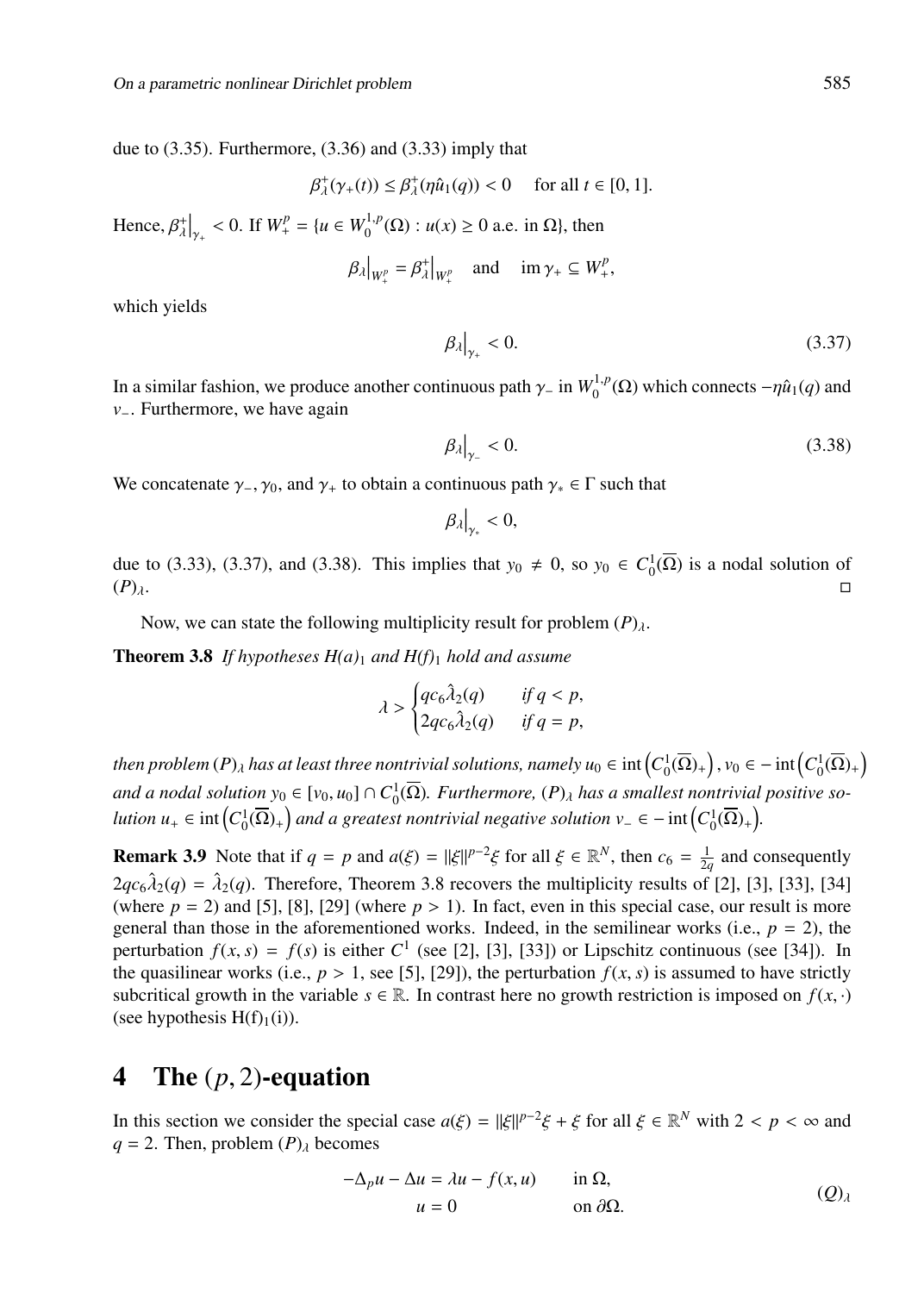Applying Morse theory (critical groups), we are going to show that for all  $\lambda > 0$  sufficiently large not being in the spectrum of  $(-\Delta, H_0^1(\Omega))$ , problem  $(Q)$ <sub> $\lambda$ </sub> has at least four nontrivial smooth solutions whereby two of them have constant sign and the other ones have changing sign. To do so, we need to strengthen our hypotheses on the perturbation  $f : \Omega \times \mathbb{R} \to \mathbb{R}$  in the following way.

H(f)<sub>2</sub>:  $f : \Omega \times \mathbb{R} \to \mathbb{R}$  is a measurable function such that  $f(x, \cdot) \in C^1(\mathbb{R})$  for a.a.  $x \in \Omega$  and

(i)  $|f'_{s}(x, s)| \le c|s|^{r-2}$  for a.a.  $x \in \Omega$ , for all  $s \in \mathbb{R}$ , with  $c > 0$ , and  $p < r < p^*$ ;

(ii) 
$$
\lim_{s \to \pm \infty} \frac{f(x, s)}{|s|^{p-2} s} = +\infty \text{ uniformly for a.a. } x \in \Omega;
$$

(iii) 
$$
f'_{s}(x, 0) = \lim_{s \to 0} \frac{f(x, s)}{s} = 0
$$
 uniformly for a.a.  $x \in \Omega$ .

**Remark 4.1** These hypotheses are similar to those in  $H(f)$ . However, we now require that  $f(x, \cdot)$ is differentiable for a.a.  $x \in \Omega$  and exhibits strictly subcritical growth. Note that we can find  $\varepsilon^* > 0$ such that  $s \mapsto \lambda s - f(x, s) + \varepsilon^* |s|^{r-2} s$  is nondecreasing on R for a.a.  $x \in \Omega$ .

We have the following multiplicity theorem for problem  $(Q)$ <sub>λ</sub>.

**Theorem 4.2** *Let hypotheses H(f)*<sub>2</sub> *be satisfied and let*  $\lambda > \hat{\lambda}_2(2)$ ,  $\lambda \notin \hat{\sigma}(2)$ , then problem  $(Q)_{\lambda}$  has at least four nontrivial solutions whereby two of them have constant sign, namely  $u_0\in{\rm int}\big(C_0^1(\overline{\Omega})_+\big)$  ,  $v_0\in$  $-$  int $\left(C_0^1(\overline{\Omega})_+\right)$ , and two of them have changing sign, namely  $y_0, \hat{y} \in C_0^1(\overline{\Omega})$ .

*Proof.* Taking into account Theorem 3.8 we already know the existence of three nontrivial solutions

$$
u_0 \in \text{int}\left(C_0^1(\overline{\Omega})_+\right), v_0 \in -\text{int}\left(C_0^1(\overline{\Omega})_+\right), \text{ and } y_0 \in [v_0, u_0] \cap \in C_0^1(\overline{\Omega}).
$$

Moreover, we may assume that  $u_0$ ,  $v_0$  are extremal constant sign solutions. In the present case we have  $a(\xi) = ||\xi||^{p-2}\xi + \xi$  for all  $\xi \in \mathbb{R}^N$ . Hence,

$$
\nabla a(\xi) = ||\xi||^{p-2} \left( I + (p-2) \frac{\xi \otimes \xi}{||\xi||^2} \right) + I \quad \text{ for all } \xi \in \mathbb{R}^N \setminus \{0\}.
$$

It follows that

$$
(\nabla a(\xi)y, y)_{\mathbb{R}^N} \ge ||y||^2 \quad \text{for all } \xi, y \in \mathbb{R}^N.
$$

Invoking the tangency principle of Pucci-Serrin [31, Theorem 2.5.2], we have

$$
v_0(x) < y_0(x) < u_0(x) \quad \text{for all } x \in \Omega. \tag{4.1}
$$

As already observed in Remark 4.1, there exists  $\varepsilon^* > 0$  such that

$$
s \mapsto \lambda s - f(x, s) + \varepsilon^* |s|^{r-2} s \text{ is nondecreasing on } \mathbb{R} \text{ for a.a. } x \in \Omega. \tag{4.2}
$$

Applying (4.1) and (4.2) we derive

$$
-\Delta_p u_0(x) - \Delta u_0(x) + \varepsilon^* u_0(x)^{r-1} = \lambda u_0(x) - f(x, u_0(x)) + \varepsilon^* u_0(x)^{r-1}
$$
  
\n
$$
\geq \lambda y_0(x) - f(x, y_0(x)) + \varepsilon^* |y_0(x)|^{r-2} y_0(x)
$$
  
\n
$$
= -\Delta_p y_0(x) - \Delta y_0(x) + \varepsilon^* |y_0(x)|^{r-2} y_0(x)
$$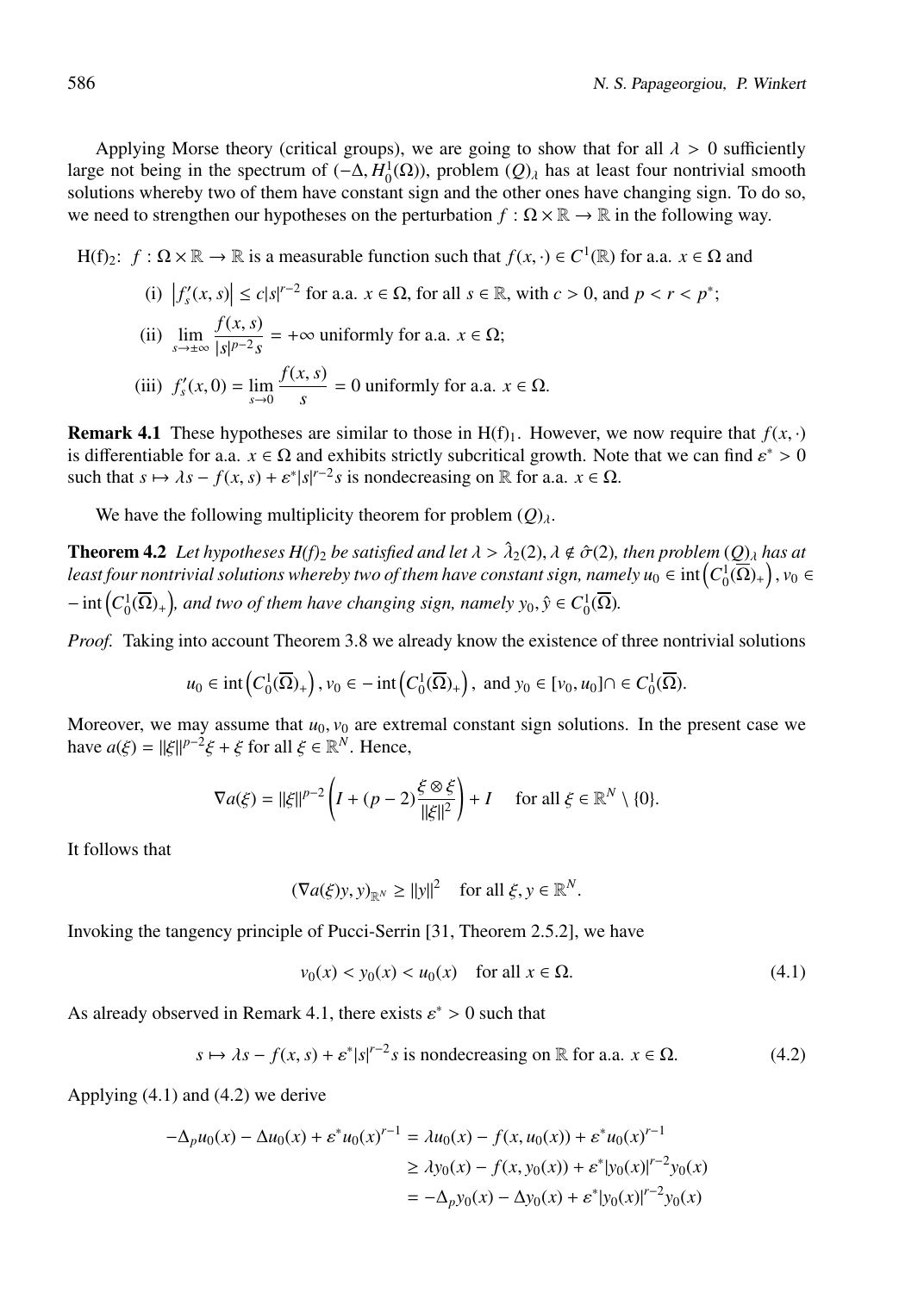almost everywhere in  $\Omega$ . Since  $y_0, u_0 \in C_0^1(\overline{\Omega})$  and (4.1) holds, we infer from Proposition 2.5 that

$$
y_0 \in \inf_{C_0^1(\overline{\Omega})} [v_0, u_0].
$$
\n(4.3)

The energy functional of problem  $(Q)_{\lambda}$ , namely  $\varphi_{\lambda}: W_0^{1,p}(\Omega) \to \mathbb{R}$ , is defined by

$$
\varphi_{\lambda}(u) = \frac{1}{p} ||\nabla u||_{L^{p}(\Omega)}^{p} + \frac{1}{2} ||\nabla u||_{L^{2}(\Omega)}^{2} - \frac{\lambda}{2} ||u||_{L^{2}(\Omega)}^{2} + \int_{\Omega} F(x, u) dx.
$$

Evidently,  $\varphi_{\lambda} \in C^2(W_0^{1,p}(\Omega))$ . Let  $\beta_{\lambda}: W_0^{1,p}(\Omega) \to \mathbb{R}$  be the functional obtained by truncating the reaction of  $(Q)$ <sub>λ</sub> at {*v*<sub>0</sub>(*x*), *u*<sub>0</sub>(*x*)} as in the proof of Proposition 3.7. We have  $\beta_{\lambda} \in C^{2-0}(W_0^{1,p}(\Omega))$  and

$$
\beta_{\lambda}\big|_{[v_0, u_0]} = \varphi_{\lambda}\big|_{[v_0, u_0]}
$$

(see (3.22)). Both functionals are coercive, consequently they satisfy the PS-condition (see Proposition 2.13). We consider the homotopy

$$
h(t, u) = t\beta_{\lambda}(u) + (1 - t)\varphi_{\lambda}(u) \quad \text{for all } t \in [0, 1] \text{ and all } u \in W_0^{1, p}(\Omega).
$$

Suppose that we can find  $(t_n)_{n\geq 1} \subseteq [0, 1]$  and  $(u_n)_{n\geq 1} \subseteq W_0^{1,p}(\Omega)$  such that

$$
t_n \to t, u_n \to y_0 \text{ in } W_0^{1,p}(\Omega) \text{ and } h'_u(t_n, u_n) = 0 \text{ for all } n \ge 1.
$$
 (4.4)

Then, we have

$$
\Delta_p u_n + \Delta u_n = t_n N_{h_\lambda}(u_n) + (1-t)N_f(u_n)
$$

meaning that

$$
-\Delta_p u_n - \Delta u_n = t_n h_\lambda(x, u_n) + (1 - t) f(x, u_n) \quad \text{in } \Omega,
$$
  

$$
u_n = 0 \quad \text{on } \partial\Omega,
$$
 (4.5)

for all  $n \ge 1$ . From Ladyzhenskaya-Ural'tseva [25, p. 286] we know that the solutions of (4.5) are essentially bounded, i.e., there exists  $M_2 > 0$  such that

 $||u_n||_{L^{\infty}(\Omega)} \leq M_2$  for all  $n \geq 1$ .

Then, the regularity results of Lieberman [26, p. 320] imply the existence of  $\gamma \in (0, 1)$  and  $M_3 > 0$ such that

$$
u_n \in C_0^{1,\gamma}(\overline{\Omega})
$$
 and  $||u_n||_{C_0^{1,\gamma}(\overline{\Omega})} \leq M_3$  for all  $n \geq 1$ .

Since  $C_0^{1,\gamma}(\overline{\Omega})$  is compactly embedded in  $C_0^1(\overline{\Omega})$ , it follows from (4.4) that

$$
u_n \to y_0 \text{ in } C_0^1(\overline{\Omega}).
$$

Due to (4.3) we conclude that

$$
u_n \in [v_0, u_0] \setminus \{0\} \quad \text{for all } n \ge n_0.
$$

Hence, the sequence  $(u_n)_{n \ge n_0}$  contains only nodal solutions of  $(Q)_{\lambda}$  and from there we are done.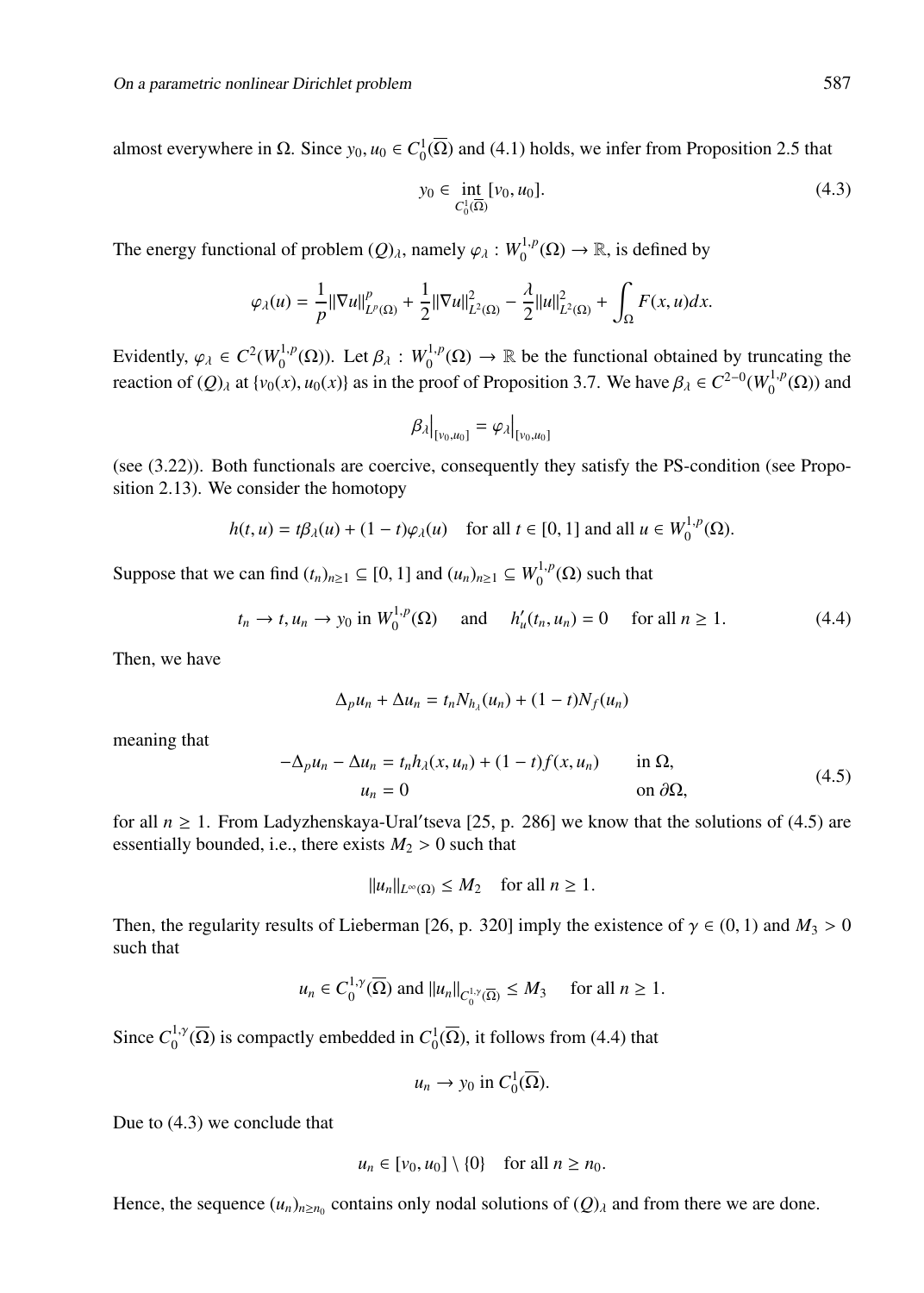Accordingly, we may assume that there exists  $\rho \in (0, 1)$  small such that

$$
B_{\rho}(y_0) \cap K_{h(t,0)} = \{y_0\}
$$
 for all  $t \in [0, 1]$ 

with

$$
\overline{B}_{\rho}(y_0) = \left\{ u \in W_0^{1,p}(\Omega) : ||u - y_0|| \le \rho \right\}.
$$

Invoking the homotopy invariance property of critical groups, we have

$$
C_k(\varphi_\lambda, y_0) = C_k(\beta_\lambda, y_0) \quad \text{for all } k \ge 0.
$$
 (4.6)

Owing to the proof of Proposition 3.7 we know that  $y_0$  is a critical point of  $\beta_\lambda$  (i.e.,  $y_0 \in K_{\beta_\lambda}$ ) of mountain pass type. Therefore, due to Chang [10],

$$
C_1(\beta_\lambda,y_0)\neq 0
$$

which combined with  $(4.6)$  yields

$$
C_1(\varphi_\lambda, y_0) \neq 0. \tag{4.7}
$$

Since  $\varphi_{\lambda} \in C^2(W_0^{1,p}(\Omega))$ , from (4.7) and Papageorgiou-Smyrlis [30], we have

$$
C_k(\varphi_\lambda, y_0) = \delta_{k,1} \mathbb{Z} \quad \text{ for all } k \ge 0
$$

which thanks to (4.6) gives

$$
C_k(\beta_\lambda, y_0) = \delta_{k,1} \mathbb{Z} \quad \text{for all } k \ge 0.
$$
 (4.8)

Because of hypothesis  $\lambda > \hat{\lambda}_2(2)$ ,  $\lambda \notin \hat{\sigma}(2)$ , there is a number  $m \geq 2$  such that  $\lambda \in (\hat{\lambda}_m(2), \hat{\lambda}_{m+1}(2))$ . Let  $\varepsilon(0, \hat{\lambda}_m(2))$ . By virtue of hypothesis H(f)<sub>2</sub>(iii), we find  $\delta = \delta(\varepsilon) > 0$  such that

 $|f(x, s)| \leq \varepsilon |s|$  for a.a.  $x \in \Omega$  and for all  $|s| \leq \delta$ .

It follows that

$$
F(x, s) \le \frac{\varepsilon}{2} s^2 \quad \text{for a.a. } x \in \Omega \text{ and for all } |s| \le \delta. \tag{4.9}
$$

Let  $\Theta_{\lambda}: W_0^{1,p}(\Omega) \to \mathbb{R}$  be the  $C^2$ -functional defined by

$$
\Theta_{\lambda}(u) = \frac{1}{p} ||\nabla u||_{L^{p}(\Omega)}^{p} + \frac{1}{2} ||\nabla u||_{L^{2}(\Omega)}^{2} - \frac{\lambda}{2} ||u||_{L^{2}(\Omega)}^{2}.
$$

Apparently, Θ is coercive, hence, it satisfies the PS-condition. Then, from (4.9) and Chang [10, Corollary 5.1.25 (p. 336)], we verify that

$$
C_k(\varphi_\lambda, 0) = C_k(\Theta_\lambda, 0) \quad \text{ for all } k \ge 0,
$$

which implies (see  $(4.6)$ ) that

$$
C_k(\beta_\lambda, 0) = C_k(\Theta_\lambda, 0) \quad \text{ for all } k \ge 0.
$$
 (4.10)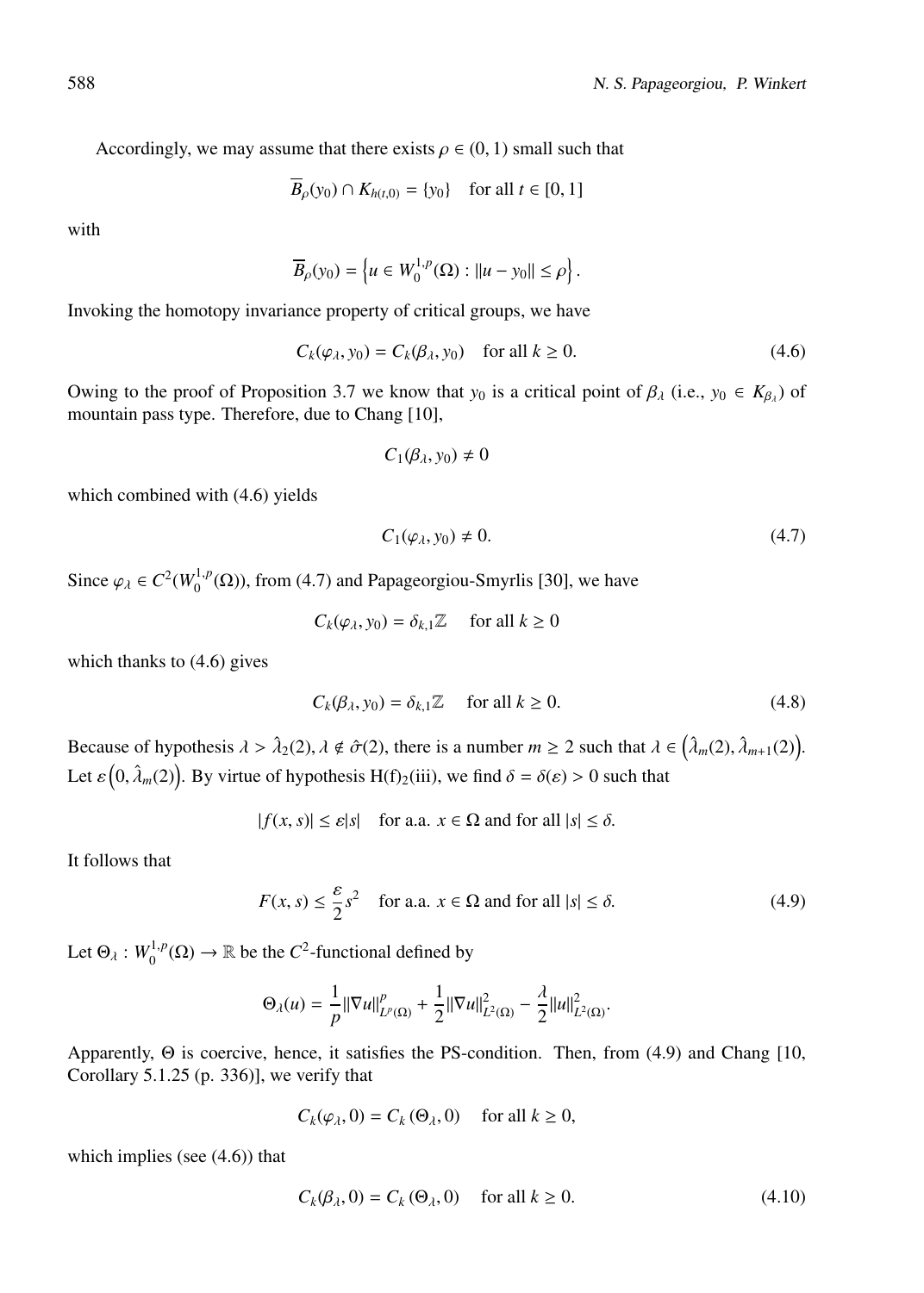By reason of  $\lambda \in (\hat{\lambda}_m(2), \hat{\lambda}_{m+1}(2))$  and due to Cingolani-Vannella [13, Theorem 1.1] one has

$$
C_k(\Theta_\lambda, 0) = \delta_{k,d_m} \mathbb{Z} \quad \text{ for all } k \ge 0,
$$

where  $d_m = \dim \bigoplus_{i=1}^m E(\hat{\lambda}_i(2)) \geq 2$ . Owing to (4.10) we derive that

$$
C_k(\beta_\lambda, 0) = \delta_{k,d_m} \mathbb{Z} \quad \text{ for all } k \ge 0.
$$
 (4.11)

From the proof of Proposition 3.7 (see Claim 2), we know that  $u_0$ ,  $v_0$  are both local minimizers of  $β<sub>λ</sub>$ . Hence

$$
C_k(\beta_\lambda, u_0) = C_k(\beta_\lambda, v_0) = \delta_{k,0} \mathbb{Z} \quad \text{for all } k \ge 0.
$$
 (4.12)

Recalling that  $\beta_{\lambda}$  is coercive, it follows that

$$
C_k(\beta_\lambda, \infty) = \delta_{k,0}\mathbb{Z} \quad \text{for all } k \ge 0.
$$
 (4.13)

Suppose that  $K_{\beta_1} = \{0, u_0, v_0, v_0\}$ . Then, from (4.8), (4.11), (4.12), (4.13) and the Morse relation  $(2.6)$  with  $t = -1$ , we have

$$
2(-1)^{0} + (-1)^{1} + (-1)^{d_{m}} = (-1)^{0},
$$

which gives  $(-1)^{d_m} = 0$ , a contradiction. Therefore, we can find  $\hat{y} \in K_{\beta_\lambda}, \hat{y} \notin \{0, u_0, v_0, y_0\}$ . Since  $K_{\beta_1} \subseteq [v_0, u_0]$  (see the proof of Claim 1 in the proof of Proposition 3.7), one gets  $\hat{y} \in [v_0, u_0] \setminus \{0\}$ . The extremal property of  $u_0$  and  $v_0$  implies that  $\hat{y}$  has changing sign. The nonlinear regularity theory (see [25], [26]) yields  $\hat{y} \in C_0^1(\overline{\Omega})$ . That finishes the proof.

 $\Box$ 

#### Acknowledgement

The authors wish to thank a knowledgeable referee for his/her suggestions and remarks.

## References

- [1] S. Aizicovici, N. S. Papageorgiou, and V. Staicu, Degree theory for operators of monotone type and nonlinear elliptic equations with inequality constraints, Mem. Amer. Math. Soc. 196 (2008), no. 915.
- [2] A. Ambrosetti and D. Lupo, *On a class of nonlinear Dirichlet problems with multiple solutions*, Nonlinear Anal. 8 (1984), no. 10, 1145–1150.
- [3] A. Ambrosetti and G. Mancini, *Sharp nonuniqueness results for some nonlinear problems*, Nonlinear Anal. 3 (1979), no. 5, 635–645.
- [4] D. Arcoya and D. Ruiz, *The Ambrosetti-Prodi problem for the p-Laplacian operator*, Comm. Partial Differential Equations 31 (2006), no. 4-6, 849–865.
- [5] D. Averna, S. A. Marano, and D. Motreanu, *Multiple solutions for a Dirichlet problem with p-Laplacian and set-valued nonlinearity*, Bull. Aust. Math. Soc. 77 (2008), no. 2, 285–303.
- [6] V. Benci, P. D'Avenia, D. Fortunato, and L. Pisani, *Solitons in several space dimensions: Derrick's problem and infinitely many solutions*, Arch. Ration. Mech. Anal. 154 (2000), no. 4, 297–324.
- [7] H. Brezis and L. Nirenberg,  $H^1$  *versus C*<sup>1</sup> *local minimizers*, C. R. Acad. Sci. Paris Sér. I Math. **317** (1993), no. 5, 465–472.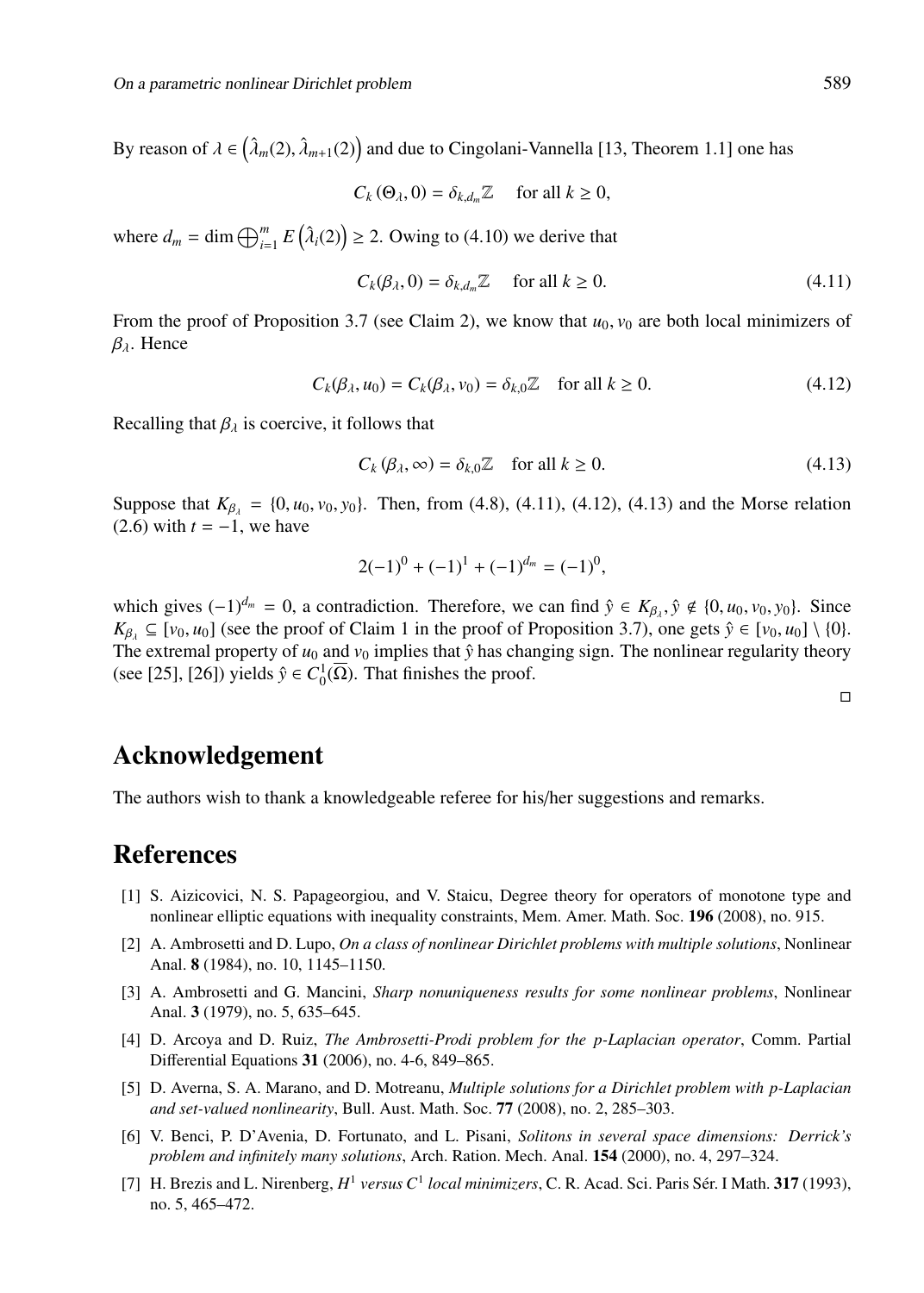- [8] S. Carl and D. Motreanu, *Constant-sign and sign-changing solutions for nonlinear eigenvalue problems*, Nonlinear Anal. 68 (2008), no. 9, 2668–2676.
- [9] L. Čaklović, S. J. Li, and M. Willem, A note on Palais-Smale condition and coercivity, Differential Integral Equations 3 (1990), no. 4, 799–800.
- [10] K.-C. Chang, "Methods in Nonlinear Analysis", Springer-Verlag, Berlin, 2005.
- [11] L. Cherfils and Y. Il yasov, *On the stationary solutions of generalized reaction di*ff*usion equations with p*&*q-Laplacian*, Commun. Pure Appl. Anal. 4 (2005), no. 1, 9–22.
- [12] S. Cingolani and M. Degiovanni, *Nontrivial solutions for p-Laplace equations with right-hand side having p-linear growth at infinity*, Comm. Partial Differential Equations 30 (2005), no. 7-9, 1191–1203.
- [13] S. Cingolani and G. Vannella, *Critical groups computations on a class of Sobolev Banach spaces via Morse index*, Ann. Inst. H. Poincaré Anal. Non Linéaire 20 (2003), no. 2, 271–292.
- [14] P. Clément, M. García-Huidobro, R. Manásevich, and K. Schmitt, *Mountain pass type solutions for quasilinear elliptic equations*, Calc. Var. Partial Differential Equations 11 (2000), no. 1, 33–62.
- [15] M. Cuesta, D. de Figueiredo, and J.-P. Gossez, *The beginning of the Fučik spectrum for the p-Laplacian*, J. Differential Equations 159 (1999), no. 1, 212–238.
- [16] E. N. Dancer, *Counterexamples to some conjectures on the number of solutions of nonlinear equations*, Math. Ann. 272 (1985), no. 3, 421–440.
- [17] J. I. D´ıaz and J. E. Saa,´ *Existence et unicit´e de solutions positives pour certaines ´equations elliptiques quasilinéaires*, C. R. Acad. Sci. Paris Sér. I Math. **305** (1987), no. 12, 521–524.
- [18] N. Dunford and J. T. Schwartz, "Linear Operators. I. General Theory", Interscience Publishers, Inc., New York, 1958.
- [19] M. Filippakis, A. Kristály, and N. S. Papageorgiou, *Existence of five nonzero solutions with exact sign for a p-Laplacian equation*, Discrete Contin. Dyn. Syst. 24 (2009), no. 2, 405–440.
- [20] M. E. Filippakis, D. O'Regan and N. S. Papageorgiou, *Positive solutions and bifurcation phenomena for nonlinear elliptic equations of logistic type: the superdiffusive case*, Commun. Pure Appl. Anal. 9 (2010), no. 6, 1507–1527.
- [21] J. P. García Azorero, I. Peral Alonso, and J. J. Manfredi, *Sobolev versus Hölder local minimizers and global multiplicity for some quasilinear elliptic equations*, Commun. Contemp. Math. 2 (2000), no. 3, 385–404.
- [22] L. Gasinski and N. S. Papageorgiou, "Nonsmooth Critical Point Theory and Nonlinear Boundary Value ´ Problems", Chapman & Hall/CRC, Boca Raton, FL, 2005.
- [23] L. Gasiński and N. S. Papageorgiou, "Nonlinear Analysis", Chapman & Hall/CRC, Boca Raton, FL, 2006.
- [24] M. E. Gurtin and R. C. MacCamy, *On the di*ff*usion of biological populations*, Math. Biosci. 33 (1977), no. 1-2, 35–49.
- [25] O. A. Ladyzhenskaya and N. N. Ural'tseva, "Linear and Quasilinear Elliptic Equations", Academic Press, New York, 1968.
- [26] G. M. Lieberman, *The natural generalization of the natural conditions of Ladyzhenskaya and Ural tseva for elliptic equations*, Comm. Partial Differential Equations 16 (1991), no. 2-3, 311–361.
- [27] E. Medeiros and K. Perera, *Multiplicity of solutions for a quasilinear elliptic problem via the cohomological index*, Nonlinear Anal. 71 (2009), no. 9, 3654–3660.
- [28] D. Motreanu and N. S. Papageorgiou, *Multiple solutions for nonlinear Neumann problems driven by a nonhomogeneous di*ff*erential operator*, Proc. Amer. Math. Soc. 139 (2011), no. 10, 3527–3535.
- [29] E. H. Papageorgiou and N. S. Papageorgiou, *A multiplicity theorem for problems with the p-Laplacian*, J. Funct. Anal. 244 (2007), no. 1, 63–77.